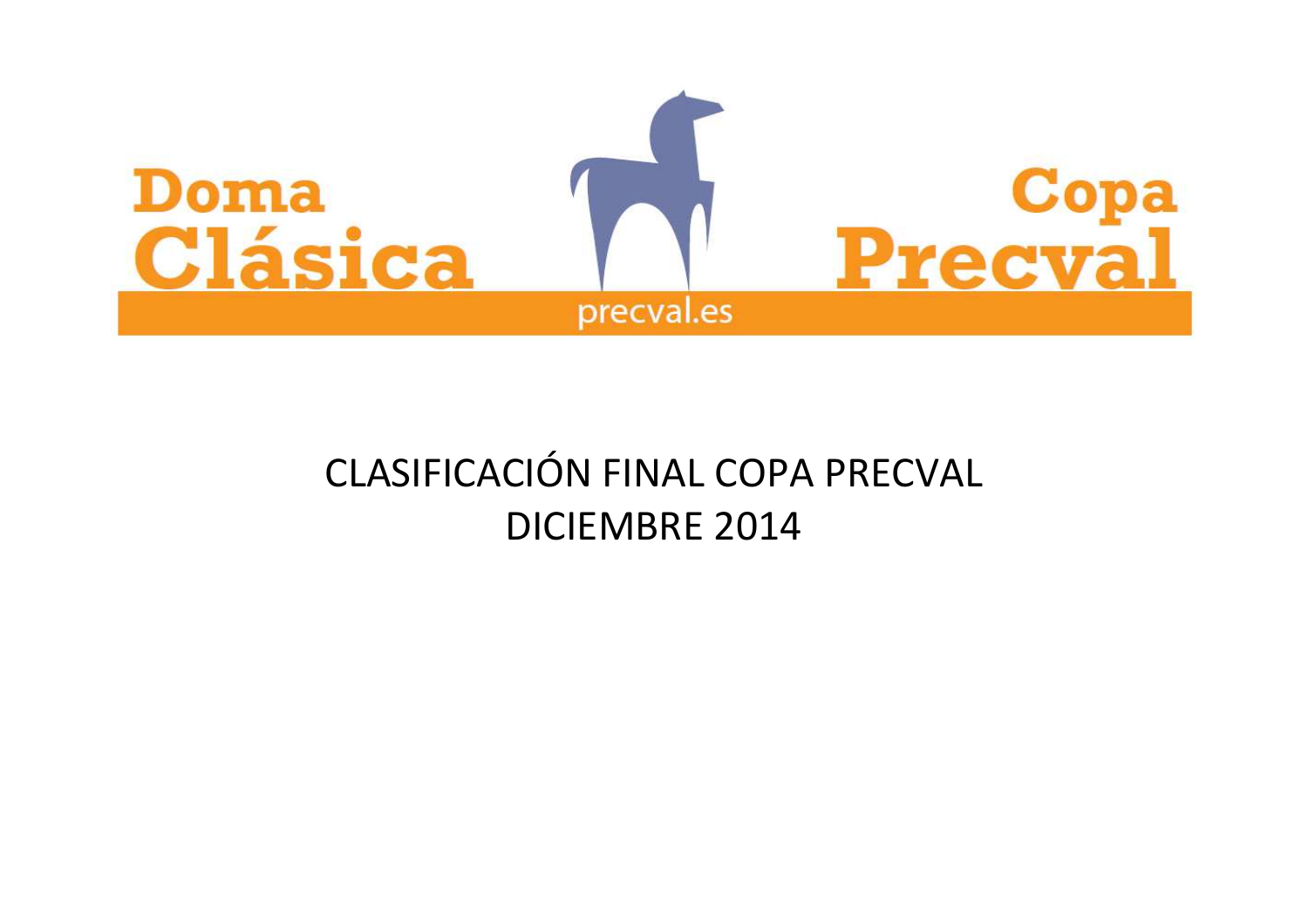## POTROS DE 4 AÑOS- GENERAL

|                |                               |                                                |             |                | <b>CEPE</b>  |                | <b>PELUCA</b> |                | <b>CFE SANT</b><br><b>MIQUEL</b> |                | <b>SAYTON</b> |             | <b>ALARCON</b> |                | <b>DEHESA</b><br><b>MONTEANDRES</b> |                | <b>CES</b>   |                      |
|----------------|-------------------------------|------------------------------------------------|-------------|----------------|--------------|----------------|---------------|----------------|----------------------------------|----------------|---------------|-------------|----------------|----------------|-------------------------------------|----------------|--------------|----------------------|
|                |                               |                                                |             | P.             | P.           | P.             | P.            | P.             | P.                               | P.             | P.            | P.          | P.             | P.             | P.                                  | P.             | Ρ.           | <b>CLASIFICACION</b> |
|                | <b>JINETE</b>                 | CABALLO                                        | <b>RAZA</b> | <b>CLAS</b>    | <b>MEDIA</b> | <b>CLAS</b>    | <b>MEDIA</b>  | <b>CLAS</b>    | <b>MEDIA</b>                     | <b>CLAS</b>    | <b>MEDIA</b>  | <b>CLAS</b> | <b>MEDIA</b>   | <b>CLAS</b>    | <b>MEDIA</b>                        | <b>CLAS</b>    | <b>MEDIA</b> | <b>FINAL</b>         |
| $\mathbf{1}$   | JAVIER JORDA SEMPERE          | PUNTO PELUCA                                   | PRE         | $\overline{2}$ | 10           | 8              | 10            | 8              | 10                               | 6              | 10            | 10          | 10             | 8              | 10                                  | 8              | 10           | 120                  |
| $\overline{2}$ | <b>MOISES JOVER</b>           | PERICANA PELUCA                                | PRE         |                |              |                |               | 10             | 10                               | 10             | 10            |             |                | 6              | 10                                  | 10             | 10           | 76                   |
| 3              | SONIA MARCOS SERALTA          | <b>CONDE XLIX</b>                              | PRE         | 8              | 10           | 4              | 8             |                |                                  |                |               |             |                | 8              | 10                                  | 8              | 10           | 66                   |
| 4              | <b>ADRIAN PALACIOS</b>        | <b>ENANT</b>                                   |             | 10             | 10           |                |               |                |                                  | 4              | 8             | 6           | 10             | $\overline{2}$ | 10                                  |                |              | 60                   |
| 5              | <b>BORJA AGULLO</b>           | POTENTE PELUCA                                 | PRE         | $\overline{2}$ | 10           | 10             | 10            | 6              | 10                               |                |               |             |                |                |                                     | $\overline{2}$ | 6            | 56                   |
| 6              | DAVINIA BENET LARROCA         | <b>BRILLANTE</b>                               | PRE         |                |              | $\overline{2}$ | 8             | 0              | $\mathbf 0$                      | 8              | 10            | 8           | 10             |                |                                     |                |              | 46                   |
| 7              | <b>JORGE MARTINEZ GOOD</b>    | <b>ADELFA XLIV</b>                             | PRE         | 6              | 10           |                |               |                |                                  |                |               |             |                | $\overline{2}$ | 10                                  | 6              | 10           | 44                   |
| 8              | JORGE MARTINEZ GOOD           | ALBARDA IV                                     | PRE         | $\overline{2}$ | 10           |                |               |                |                                  |                |               |             |                | 4              | 10                                  | $\overline{2}$ | 8            | 36                   |
| 9              | <b>CLARA NAVARRO</b>          | QUEROL EQ. DEPORTIVA QG                        | PRE         |                |              |                |               |                |                                  |                |               |             |                | $\overline{2}$ | 10                                  | $\overline{4}$ | 8            | 24                   |
| 10             | <b>JUDITH GUERRERO</b>        | <b>FURIOSO CXXXVII</b>                         | PRE         |                |              |                |               | $\overline{2}$ | 4                                | $\overline{2}$ | 6             |             |                |                |                                     | $\overline{2}$ | 8            | 24                   |
| 11             | FERNANDO MASCARELL MORANT     | <b>ESPERADO LXXIX</b>                          | PRE         |                |              | 6              | 8             | $\overline{2}$ | 8                                |                |               |             |                |                |                                     |                |              | 24                   |
| 12             | <b>VANESA RIBES</b>           | <b>FAMOSOS DE TROYA-RIBES T.</b><br><b>CES</b> | PRE         |                |              |                |               |                |                                  |                |               | 4           | 10             |                |                                     | $\overline{2}$ | 6            | 22                   |
| 13             | LUIS QUILIS                   | SANDELIO EQ. DEPORTIVA QG                      |             |                |              |                |               |                |                                  |                |               |             |                | 10             | 10                                  |                |              | 20                   |
| 14             | PILAR GONZALEZ SIGNES         | <b>JACARANDO XII</b>                           | PRE         | $\overline{2}$ | 8            |                |               | $\overline{2}$ | 4                                |                |               |             |                |                |                                     |                |              | 16                   |
| 15             | ALEJANDRO GÓMEZ FLORES        | MILONGA GD                                     | PRE         |                |              |                |               | 4              | 10                               |                |               |             |                |                |                                     |                |              | 14                   |
| 16             | <b>IGNACIO MAIQUES RIBERA</b> | <b>FURIOSO</b>                                 | PRE         | $\overline{a}$ | 10           |                |               |                |                                  |                |               |             |                |                |                                     |                |              | 14                   |
| 17             | ELENA AMIGÓ ROMANY            | <b>GARRANCHO</b>                               | PRE         |                |              |                |               | $\overline{2}$ | 8                                |                |               |             |                |                |                                     |                |              | 10                   |
| 18             | <b>FRAN TORRES ALIAGA</b>     | ISLEÑO                                         |             |                |              |                |               | $\overline{2}$ | 8                                |                |               |             |                |                |                                     |                |              | 10                   |
| 19             | ALEJANDRO ÁLAVA JIMENEZ       | <b>NARRADOR DEL ROCIN</b>                      | PRE         | $\overline{2}$ | 8            |                |               |                |                                  |                |               |             |                |                |                                     |                |              | 10                   |
| 20             | <b>JORGE RODRIGUEZ</b>        | <b>JACARANDO XII</b>                           | PRE         |                |              |                |               |                |                                  |                |               |             |                |                |                                     | $\overline{2}$ | 6            | 8                    |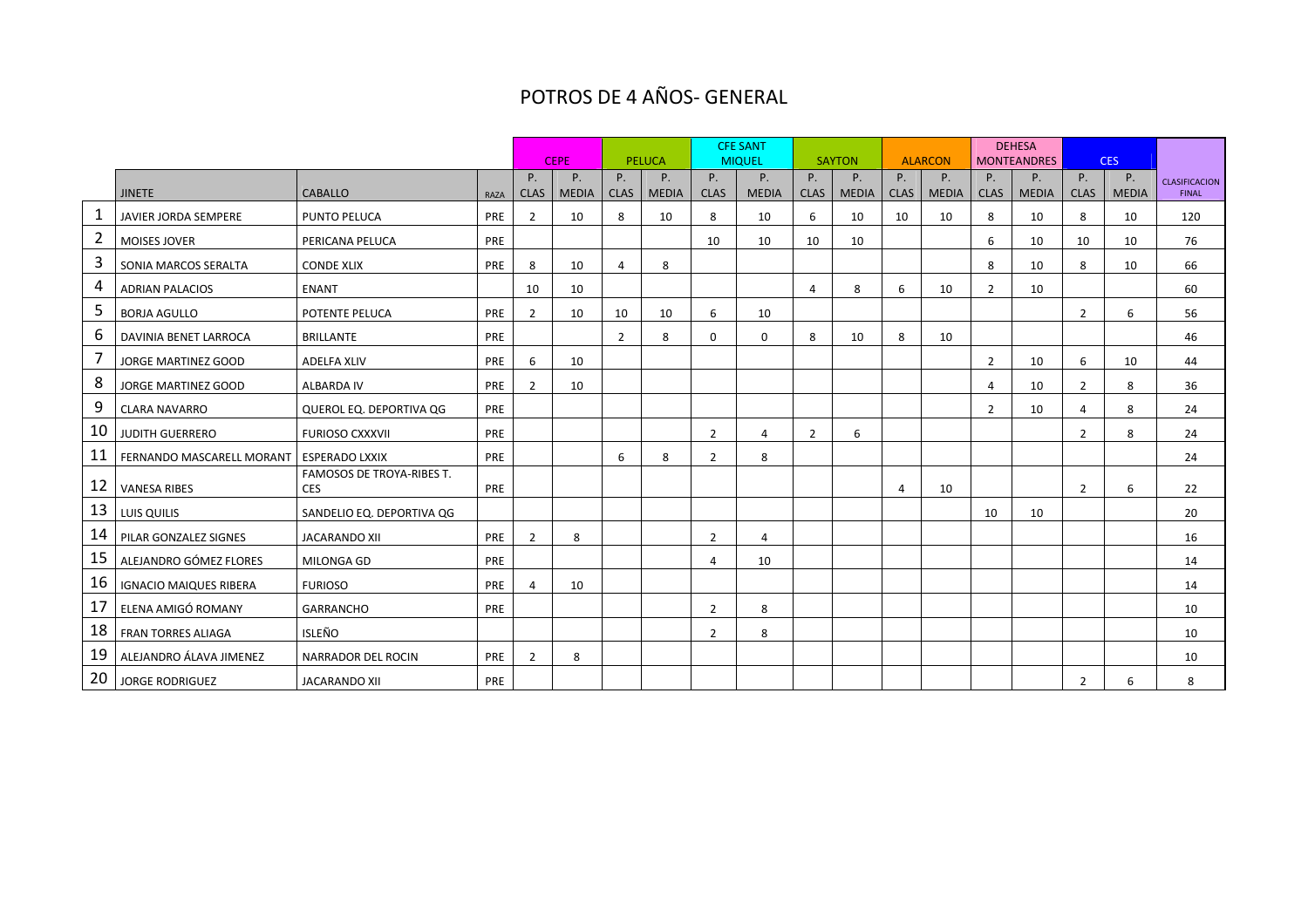## POTROS DE 4 AÑOS – PRE

|                |                                  |                               |      |                |             |                |               |                | <b>CFE SANT</b> |         |               |         |                |                | <b>DEHESA</b>      |                |                 |                      |
|----------------|----------------------------------|-------------------------------|------|----------------|-------------|----------------|---------------|----------------|-----------------|---------|---------------|---------|----------------|----------------|--------------------|----------------|-----------------|----------------------|
|                |                                  |                               |      |                | <b>CEPE</b> |                | <b>PELUCA</b> |                | <b>MIQUEL</b>   |         | <b>SAYTON</b> |         | <b>ALARCON</b> |                | <b>MONTEANDRES</b> |                | CES <sup></sup> | <b>CLASIFICACION</b> |
|                | <b>JINETE</b>                    | <b>CABALLO</b>                | RAZA | P. CLAS        | P. MEDIA    | P. CLAS        | P. MEDIA      | P. CLAS        | P. MEDIA        | P. CLAS | P. MEDIA      | P. CLAS | P. MEDIA       | P. CLAS        | P. MEDIA           | P. CLAS        | P. MEDIA        | <b>FINAL</b>         |
|                | JAVIER JORDA SEMPERE             | PUNTO PELUCA                  | PRE  | $\overline{2}$ | 10          | 8              | 10            | 8              | 10              | 6       | 10            | 10      | 10             | 10             | 10                 | 8              | 10              | 122                  |
| $\overline{2}$ | <b>MOISES JOVER</b>              | PERICANA PELUCA               | PRE  |                |             |                |               | 10             | 10              | 10      | 10            |         |                | 8              | 10                 | 10             | 10              | 78                   |
| 3              | <b>SONIA MARCOS SERALTA</b>      | <b>CONDE XLIX</b>             | PRE  | 10             | 10          | $\Delta$       | 8             |                |                 |         |               |         |                | 10             | 10                 | 8              | 10              | 70                   |
| 4              | <b>BORJA AGULLO</b>              | POTENTE PELUCA                | PRE  | $\overline{2}$ | 10          | 10             | 10            | 6              | 10              |         |               |         |                |                |                    | $\overline{2}$ | 6               | 56                   |
| 5              | JORGE MARTINEZ GOOD              | <b>ADELFA XLIV</b>            | PRE  | 8              | 10          |                |               |                |                 |         |               |         |                | $\Delta$       | 10                 | 6              | 10              | 48                   |
| 6              | DAVINIA BENET LARROCA            | <b>BRILLANTE</b>              | PRE  |                |             | $\overline{2}$ | 8             | $\mathbf 0$    | $\mathbf 0$     | 8       | 10            | 8       | 10             |                |                    |                |                 | 46                   |
| 7              | JORGE MARTINEZ GOOD              | ALBARDA IV                    | PRE  |                | 10          |                |               |                |                 |         |               |         |                | 6              | 10                 | $\overline{2}$ | 8               | 40                   |
| 8              | <b>JUDITH GUERRERO</b>           | <b>FURIOSO CXXXVII</b>        | PRE  |                |             |                |               | $\overline{2}$ |                 | 4       | 6             |         |                |                |                    | $\overline{2}$ | 8               | 26                   |
| 9              | <b>CLARA NAVARRO</b>             | QUEROL EQ. DEPORTIVA QG       |      |                |             |                |               |                |                 |         |               |         |                | $\overline{2}$ | 10                 | $\Delta$       | 8               | 24                   |
| 10             | <b>VANESA RIBES</b>              | FAMOSO DE TROYA- RIBES T. CES | PRE  |                |             |                |               |                |                 |         |               | 6       | 10             |                |                    | 2              | 6               | 24                   |
| 11             | <b>FERNANDO MASCARELL MORANT</b> | <b>ESPERADO LXXIX</b>         | PRE  |                |             | 6              | 8             | $\overline{2}$ | 8               |         |               |         |                |                |                    |                |                 | 24                   |
| 12             | <b>PILAR GONZALEZ SIGNES</b>     | <b>JACARANDO X</b>            | PRE  | 2              | 8           |                |               | $\overline{2}$ |                 |         |               |         |                |                |                    |                |                 | 16                   |
| 13             | <b>IGNACIO MAIQUES RIBERA</b>    | <b>FURIOSO</b>                | PRE  | 6              | 10          |                |               |                |                 |         |               |         |                |                |                    |                |                 | 16                   |
| 14             | ALEJANDRO GÓMEZ FLORES           | MILONGA GD                    | PRE  |                |             |                |               | 4              | 10              |         |               |         |                |                |                    |                |                 | 14                   |
| 15             | ELENA AMIGÓ ROMANY               | <b>GARRANCHO</b>              | PRE  |                |             |                |               | $\overline{2}$ | 8               |         |               |         |                |                |                    |                |                 | 10                   |
| 16             | ALEJANDRO ÁLAVA JIMENEZ          | NARRADOR DEL ROCIN            | PRE  | 2              | 8           |                |               |                |                 |         |               |         |                |                |                    |                |                 | 10                   |
| 17             | JORGE RODRIGUEZ                  | <b>JACARANDO X</b>            | PRE  |                |             |                |               |                |                 |         |               |         |                |                |                    | $\overline{z}$ |                 | 8                    |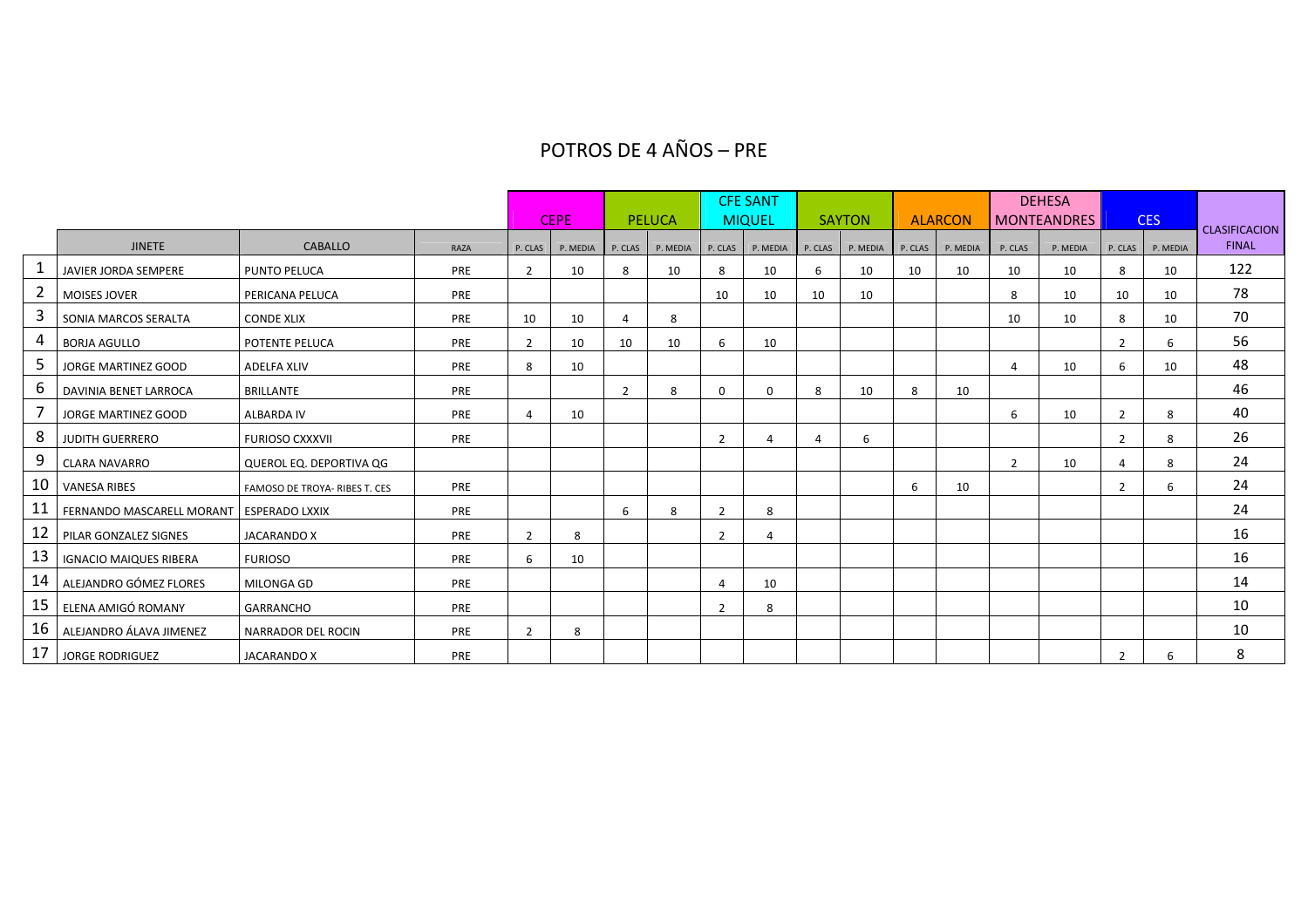# POTROS DE 5 AÑOS- GENERAL

|    |                                  |                           |      |                   | <b>CEPE</b> |                   | <b>PELUCA</b>                 |    | <b>CFE SANT MIQUEL</b> |                   | <b>SAYTON</b>  |                   | <b>ALARCON</b>   |         | <b>DEHESA MONTEANDRES</b> |         | <b>CES</b> |                                      |
|----|----------------------------------|---------------------------|------|-------------------|-------------|-------------------|-------------------------------|----|------------------------|-------------------|----------------|-------------------|------------------|---------|---------------------------|---------|------------|--------------------------------------|
|    | <b>JINETE</b>                    | <b>CABALLO</b>            | RAZA | P.<br><b>CLAS</b> | P. MEDIA    | P.<br><b>CLAS</b> | P. MEDIA   P. CLAS   P. MEDIA |    |                        | P.<br><b>CLAS</b> | P. MEDIA       | P.<br><b>CLAS</b> | $\vert$ P. MEDIA | P. CLAS | P. MEDIA                  | P. CLAS | P. MEDIA   | <b>CLASIFICACION</b><br><b>FINAL</b> |
|    | <b>LUIS PASTOR</b>               | <b>BANDARRA II</b>        | PRE  | 4                 | 8           | 8                 | 10                            | 10 | 10                     | 8                 | $\overline{4}$ | 8                 | 10               |         |                           |         | 8          | 92                                   |
|    | <b>BEATRIZ SANCHEZ</b><br>NOHEDA | VALEROSO                  | PRE  | $\overline{2}$    | 6           | h                 | b                             | h  |                        | 10                | 4              |                   | 8                | b       | 4                         |         |            | 68                                   |
|    | JAVIER JORDA SEMPERE             | <b>CLINTON</b>            | PRE  |                   |             | 10                | 10                            |    |                        |                   |                |                   |                  | 10      | 10                        | 8       | 10         | 58                                   |
| 4  | <b>EDUARDO PUENTE</b>            | MIRON EQ. DEPORTIVA<br>QG | PRE  |                   |             |                   |                               |    |                        |                   |                |                   |                  | 8       | 10                        | h       | 8          | 32                                   |
| ⊃  | MIGUEL A. PEREZ                  | <b>RESPLANDOR YEF</b>     | PRE  | 6                 | 10          |                   |                               | 8  | 8                      |                   |                |                   |                  |         |                           |         |            | 32                                   |
|    | JUAN JOSE RUIZ GARRIDO           | <b>ZAGAL CEPE</b>         | PRE  |                   |             |                   |                               |    |                        |                   |                |                   |                  |         |                           | 10      | 10         | 20                                   |
|    | JOSE MANUEL QUILIS               | MIRON QG                  | PRE  |                   |             |                   |                               |    |                        |                   |                | 10                | 10               |         |                           |         |            | 20                                   |
| 8  | BERTA NAVARRO                    | SAHIN LA FLORIDA          |      | 10                | 10          |                   |                               |    |                        |                   |                |                   |                  |         |                           |         |            | 20                                   |
| 9  | ANA MARTIN                       | <b>EJOCHI</b>             |      | 8                 | 10          |                   |                               |    |                        |                   |                |                   |                  |         |                           |         |            | 18                                   |
| 10 | MAGALI BAUDRU TORA               | <b>IROCO</b>              | PRE  |                   |             |                   |                               |    |                        |                   |                |                   |                  |         |                           |         |            | 16                                   |

## POTROS DE 5 AÑOS – PRE

|                                   |                        |     |              | <b>CEPE</b> |         | PELUCA   |         | <b>CFE SANT MIQUEL</b> |         | SAYTON   |                   | <b>ALARCON</b> |         | <b>MONTEANDRES</b> |    | <b>CES</b> |                            |
|-----------------------------------|------------------------|-----|--------------|-------------|---------|----------|---------|------------------------|---------|----------|-------------------|----------------|---------|--------------------|----|------------|----------------------------|
| <b>JINETE</b>                     | CABALLO                |     | RAZA P. CLAS | P. MEDIA    | P. CLAS | P. MEDIA | P. CLAS | P. MEDIA               | P. CLAS | P. MEDIA | P.<br><b>CLAS</b> | P. MEDIA       | P. CLAS | P. MEDIA P. CLAS   |    | P. MEDIA   | <b>CLASIFICACION FINAL</b> |
| <b>LUIS PASTOR</b>                | <b>BANDARRA II</b>     | PRE | 8            | 8           | 8       | 10       | 10      | 10                     | 8       | 4        | 8                 | 10             |         |                    | 4  | 8          | 96                         |
| BEATRIZ SANCHEZ NOHEDA   VALEROSO |                        | PRE | b            | b.          | b       | b        | b       | 4                      | 10      | 4        | b                 | 8              | b       | 4                  |    |            | 72                         |
| JAVIER JORDA SEMPERE              | <b>CLINTON</b>         | PRE |              |             | 10      | 10       |         |                        |         |          |                   |                | 10      | 10                 | 8  | 10         | 58                         |
| MIGUEL A. PEREZ                   | RESPLANDOR YEF         | PRE | 10           | 10          |         |          | 8       | 8                      |         |          |                   |                |         |                    |    |            | 36                         |
| <b>EDUARDO PUENTE</b>             | MIRON EQ. DEPORTIVA QG | PRE |              |             |         |          |         |                        |         |          |                   |                | 8       | 10                 | 6  | 8          | 32                         |
| JUAN JOSE RUIZ GARRIDO            | <b>ZAGAL CEPE</b>      | PRE |              |             |         |          |         |                        |         |          |                   |                |         |                    | 10 | 10         | 20                         |
| JOSE MANUEL QUILIS                | MIRON QG               | PRE |              |             |         |          |         |                        |         |          | 10                | 10             |         |                    |    |            | 20                         |
| MAGALI BAUDRU TORA                | <b>IROCO</b>           | PRE |              |             |         |          |         |                        |         |          |                   |                |         |                    |    |            | 16                         |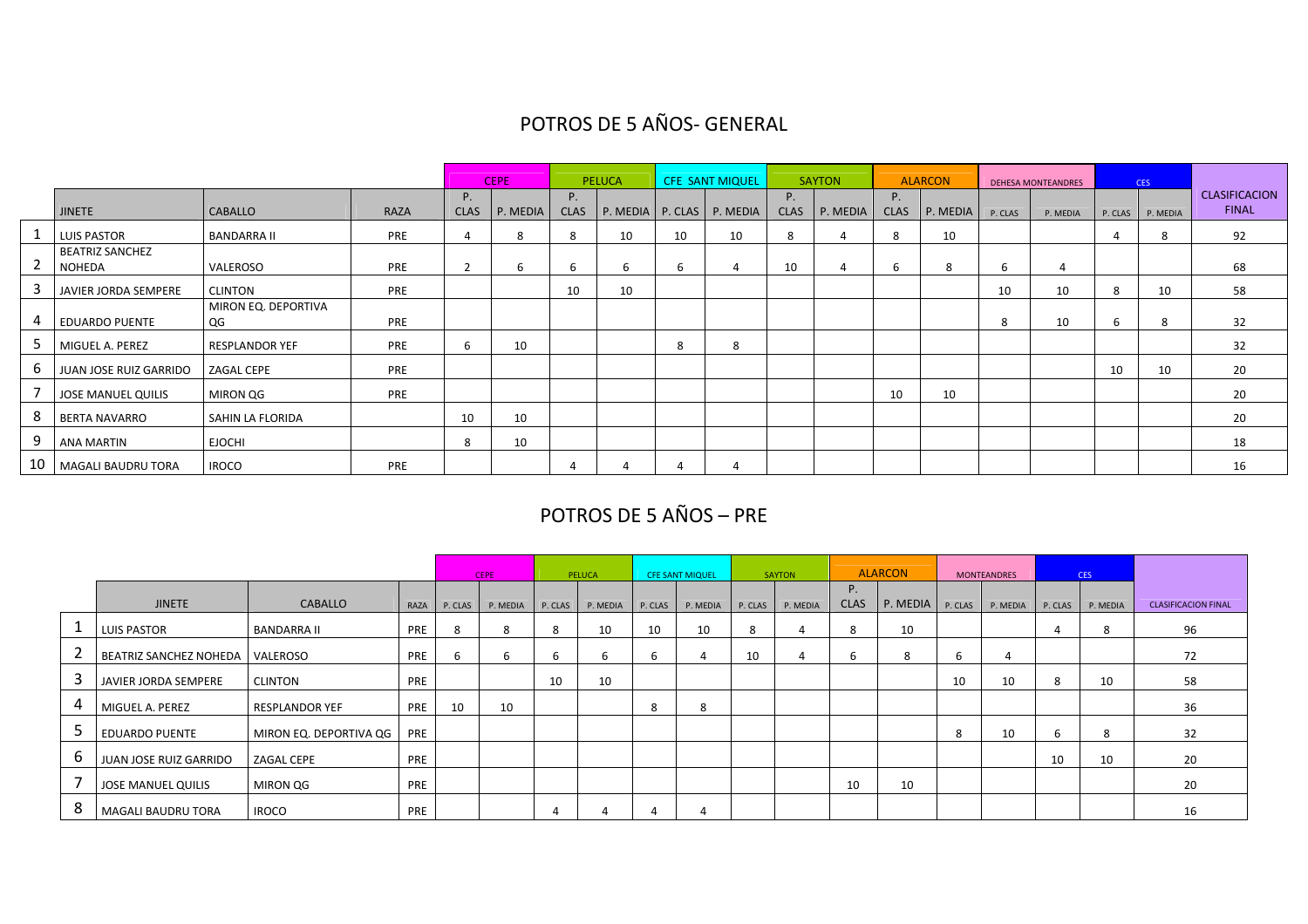## POTROS DE 6 AÑOS- GENERAL Y PRE

|                                    |              |            |    | <b>CEPE</b> |                                          | PELUCA   |    | <b>CFE SANT MIQUEL</b> |                             |         | <b>SAYTON</b> |         | <b>ALARCON</b>            | <b>MONTEANDRES</b> |    | CES  |                             |                            |
|------------------------------------|--------------|------------|----|-------------|------------------------------------------|----------|----|------------------------|-----------------------------|---------|---------------|---------|---------------------------|--------------------|----|------|-----------------------------|----------------------------|
| <b>JINETE</b>                      | CABALLO      |            |    |             | RAZA CLAS P. CLAS MEDIA P. MEDIA P. CLAS | P. MEDIA |    |                        | CLAS P. CLAS MEDIA P. MEDIA | P. CLAS | P. MEDIA      | P. CLAS | P. MEDIA P. CLAS P. MEDIA |                    |    |      | CLAS P. CLAS MEDIA P. MEDIA | <b>CLASIFICACION FINAL</b> |
|                                    | FANTASTIC    |            |    |             |                                          |          |    |                        |                             |         |               |         |                           |                    |    |      |                             |                            |
| SAUL GONZALVO                      |              | <b>PRE</b> | 10 | 64,8        | 10                                       |          |    |                        |                             |         |               |         |                           |                    |    |      |                             | 20                         |
| MARIA JOSÉ                         |              |            |    |             |                                          |          |    |                        |                             |         |               |         |                           |                    |    |      |                             |                            |
| VALERO                             | <b>HABIL</b> | <b>PRE</b> |    |             |                                          |          | 10 | 63                     | O                           |         |               |         |                           |                    |    |      |                             | 18                         |
| ROBERTO BELTRÁN   ILUSIONADO   PRE |              |            |    |             |                                          |          |    |                        |                             |         |               |         |                           |                    | 10 | 66,4 | 10 <sub>1</sub>             | 20                         |

#### BENJAMINES

|                    |                |      |        | <b>CEPE</b> |         | PELUCA |    | <b>CFE SANT MIQUEL</b>            |    | <b>SAYTON</b>    | <b>ALARCON</b> |         | <b>MONTEANDRES</b> |         | <b>CES</b> |                            |
|--------------------|----------------|------|--------|-------------|---------|--------|----|-----------------------------------|----|------------------|----------------|---------|--------------------|---------|------------|----------------------------|
| <b>JINETE</b>      | <b>CABALLO</b> | RAZA | P.CLAS | P. MEDIA    | P. CLAS |        |    | P. MEDIA P. CLAS P. MEDIA P. CLAS |    | P. MEDIA P. CLAS | P. MEDIA       | P. CLAS | P. MEDIA           | P. CLAS | P. MEDIA   | <b>CLASIFICACION FINAL</b> |
| JUAN JOSE RUIZ     |                |      |        |             |         |        |    |                                   |    |                  |                |         |                    |         |            |                            |
| ESTEBAN            | AXO CEPE       |      |        | 10          | 10      | 10     | 10 |                                   | 10 | 10               |                | 10      | 10                 | 10      | 10         | 116                        |
| ALBA VERDIA ESTEVE | <b>POPEYE</b>  |      | 10     | 10          |         |        |    |                                   |    |                  |                |         |                    |         |            | 20                         |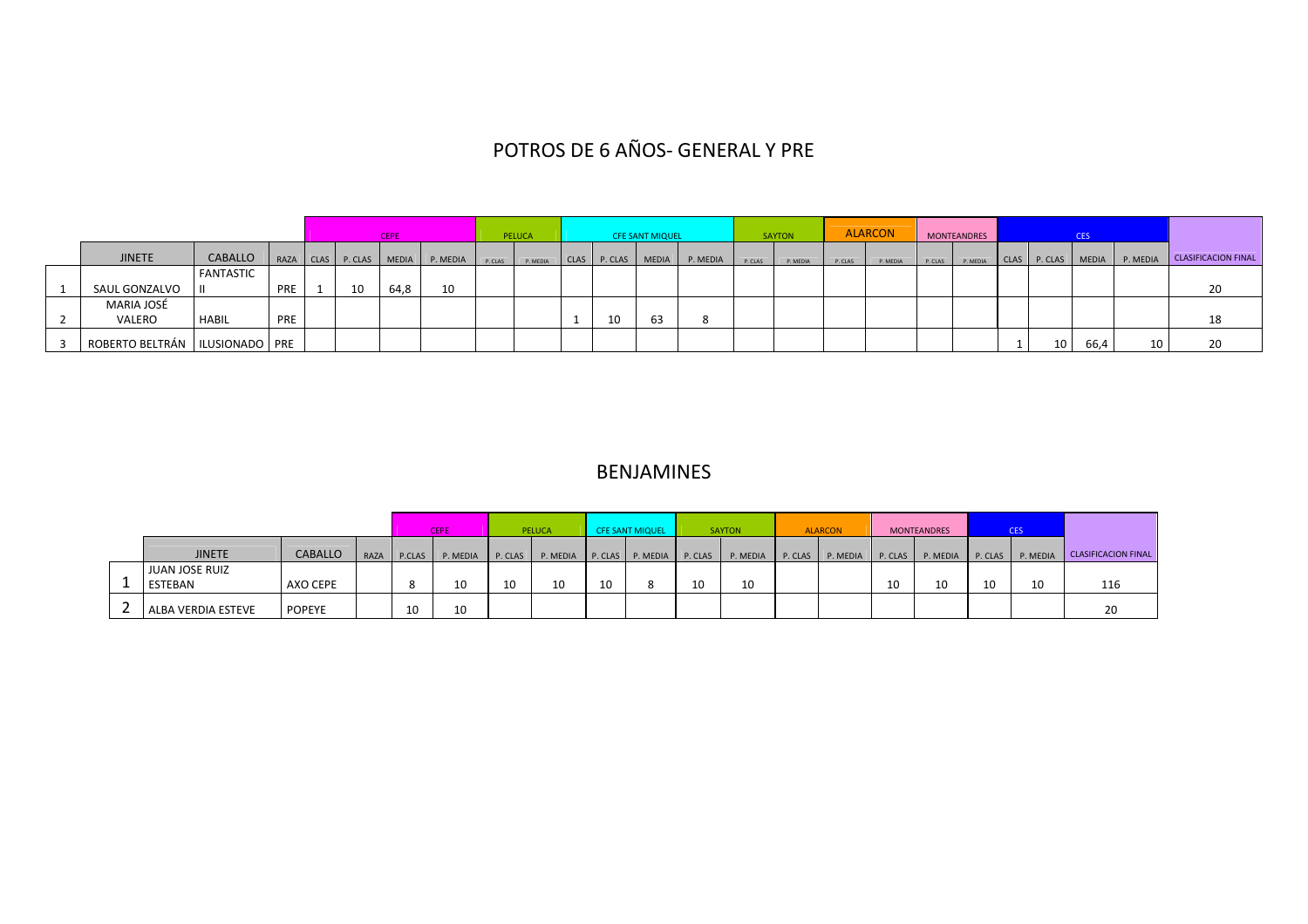#### AP- GENERAL

|                |                                |                            |            |                | <b>CEPE</b> |                | PELUCA   |                | S. MIQUEL   |                | <b>SAYTON</b> |                | <b>ALARCON</b> |                | <b>MONTEANDRES</b> |                | CES <sup>1</sup> |                            |
|----------------|--------------------------------|----------------------------|------------|----------------|-------------|----------------|----------|----------------|-------------|----------------|---------------|----------------|----------------|----------------|--------------------|----------------|------------------|----------------------------|
|                | <b>JINETE</b>                  | <b>CABALLO</b>             | RAZA       | P. CLAS        | P. MEDIA    | P. CLAS        | P. MEDIA | P. CLAS        | P. MEDIA    | P. CLAS        | P. MEDIA      | P. CLAS        | P. MEDIA       | P. CLAS        | P. MEDIA           | P. CLAS        | P. MEDIA         | <b>CLASIFICACION FINAL</b> |
| $\mathbf{1}$   | ANNA CANTOS PRATS              | SANT MIQUEL ASHA           |            | 6              | 10          | 8              | 10       | 10             | 10          | 8              | 10            | 6              | 10             | $\overline{4}$ | 10                 | $\overline{2}$ | 10               | 114                        |
| $\overline{2}$ | INES LAPEÑA                    | CAMP-DORA                  |            |                |             |                |          | 8              | 10          | 10             | 10            | 10             | 10             | 10             | 10                 | 10             | 10               | 98                         |
| 3              | ALBA MORA MORELL               | SANT MIQUEL ASHA           |            | 2              | 10          | $\overline{2}$ | 10       | 6              | 10          | $\overline{2}$ | 10            | $\overline{2}$ | 10             | $\overline{2}$ | 10                 | 8              | 10               | 94                         |
| 4              | MARIA RUIZ BORDERIA            | JUPITER QG DEVESA GARDENS  | PRE        | 2              | 10          | 10             | 10       |                |             | 6              | 10            | 4              | 10             | $\overline{2}$ | 10                 | $\overline{2}$ | 10               | 86                         |
| 5              | DARIO ALBUIXECH ALBUIXECH      | <b>ISLERO</b>              | PRE        | $\overline{2}$ | 10          | 6              | 10       | $\overline{2}$ | 10          | $\overline{2}$ | 10            | $\overline{2}$ | 10             | $\overline{2}$ | $\overline{2}$     | $\overline{2}$ | 10               | 80                         |
| 6              | JOSE RAMON HERVAS CALVET       | <b>ISLERO</b>              | PRE        | $\overline{2}$ | 10          | $\overline{2}$ | 10       | $\overline{2}$ | 10          | $\overline{2}$ | 6             | $\overline{2}$ | 10             | $\overline{2}$ | 6                  | $\overline{2}$ | 10               | 76                         |
| $\overline{7}$ | <b>BLANCA COLL</b>             | COPITO DE LA SAFOR         |            |                |             |                |          |                |             | $\overline{2}$ | 10            | 8              | 10             | 4              | 10                 | 4              | 10               | 58                         |
| 8              | NATALIA SANCHEZ GOMIS          | <b>FITO</b>                |            |                |             | $\overline{2}$ | 10       |                |             | $\overline{2}$ | 8             | $\overline{2}$ | 10             | $\overline{2}$ | 8                  | 2              | 10               | 56                         |
| 9              | ALICIA DEL PINO DOLZ           | JUPITER QG DEVESA GARDENS  | PRE        | 2              | 10          | $\overline{2}$ | 10       |                |             | 4              | 10            | $\overline{2}$ | 10             |                |                    |                |                  | 50                         |
| 10             | <b>BLANCA PALOMARES ANGUIX</b> | NOGAL QG                   | PRE        | $\overline{2}$ | 10          | $\overline{2}$ | 10       |                |             |                |               |                |                |                |                    | $\overline{2}$ | 10               | 36                         |
| 11             | AITANA VINAIXA                 | DARDO AM                   | <b>PRE</b> | 8              | 10          |                |          | 0              | 0           | 0              | 0             |                |                | $\overline{2}$ | 2                  | $\overline{2}$ | 10               | 34                         |
| 12             | AIDA MONTESINOS SAN JUAN       | VENTERO                    |            |                |             |                |          |                |             | $\overline{2}$ | 6             |                |                | $\overline{2}$ | 8                  | $\overline{2}$ | 10               | 30                         |
| 13             | MERCEDES CANOVAS               | ZIPI DMA                   |            |                |             |                |          |                |             |                |               |                |                | 8              | 10                 | $\overline{2}$ | 10               | 30                         |
| 14             | NOA ALBIÑANA GARCIA            | DANDY DMA                  |            |                |             |                |          |                |             |                |               |                |                | 6              | 10                 | $\overline{2}$ | 10               | 28                         |
| 15             | DIANA OSUNA ORLOVA             | CAMARON                    | PRE        |                |             |                |          |                |             | $\overline{2}$ | 8             |                |                | $\overline{2}$ | $\overline{2}$     | $\overline{2}$ | 10               | 26                         |
| 16             | MERITXELL BARBERA MIRALLES     | NOGAL QG                   | PRE        | $\overline{2}$ | 10          | $\overline{4}$ | 10       |                |             |                |               |                |                |                |                    |                |                  | 26                         |
| 17             | MERITXELL BARBERA MIRALLES     | PRINCIPE QG DEVESA GARDENS |            |                |             |                |          |                |             |                |               |                |                | $\overline{2}$ | 6                  | 6              | 10               | 24                         |
| 18             | VIGO ANDUIX                    | <b>FAVORITA LXXXIV</b>     | PRE        |                |             | $\overline{2}$ | 10       |                |             |                |               |                |                |                |                    | $\overline{2}$ | 10               | 24                         |
| 19             | ALEXIA DE VICENTE LOPEZ        | MESONERO QG DEVESA GARDENS | <b>PRE</b> |                |             |                |          |                |             | $\overline{2}$ | 10            | $\overline{2}$ | 10             |                |                    |                |                  | 24                         |
| 20             | ALEXIA DE VICENTE LOPEZ        | NOGAL QG                   | PRE        | $\overline{2}$ | 10          | $\overline{2}$ | 10       |                |             |                |               |                |                |                |                    |                |                  | 24                         |
| 21             | BLANCA ARLANDIS ALBEROLA       | CARLOTA                    |            | $\overline{2}$ | 10          | $\overline{2}$ | 10       | 0              | $\mathbf 0$ |                |               |                |                |                |                    |                |                  | 24                         |
| 22             | MERITXELL BARBERA MIRALLES     | MESONERO QG DEVESA GARDENS | PRE        |                |             |                |          |                |             | $\overline{2}$ | 10            | $\overline{2}$ | 10             |                |                    |                |                  | 24                         |
| 23             | LUCIA BARBERA RAUSELL          | PRINCIPE QG DEVESA GARDENS |            |                |             |                |          |                |             |                |               |                |                | $\overline{2}$ | 8                  | $\overline{2}$ | 10               | 22                         |
| 24             | LUCIA BARBERA RAUSELL          | MESONERO QG DEVESA GARDENS | <b>PRE</b> |                |             |                |          |                |             | $\overline{2}$ | 8             | $\overline{2}$ | 10             |                |                    |                |                  | 22                         |
| 25             | ROCIO VERDIA ESTEVE            | SOBERANO                   |            | 10             | 10          |                |          |                |             |                |               |                |                |                |                    |                |                  | 20                         |
| 26             | ALEXIA DE VICENTE LOPEZ        | PRINCIPE QG DEVESA GARDENS |            |                |             |                |          |                |             |                |               |                |                | $\overline{2}$ | 2                  | $\overline{2}$ | 10               | 16                         |
| 27             | JOVITA CANOVAS                 | CAMARON DMA                |            |                |             |                |          |                |             |                |               |                |                | $\overline{2}$ | $\overline{2}$     | $\overline{2}$ | 10               | 16                         |
| 28             | MARIA MURILLO                  | SPOOT RIU SEC              |            |                |             |                |          | 4              | 10          |                |               |                |                |                |                    |                |                  | 14                         |
| 29             | ROCIO VERDIA ESTEVE            | BAILA                      |            | 4              | 10          |                |          |                |             |                |               |                |                |                |                    |                |                  | 14                         |
| 30             | <b>BLANCA AGRAMUNT</b>         | SPAGUETTI CES              |            |                |             |                |          |                |             |                |               |                |                |                |                    | $\overline{2}$ | 10               | 12                         |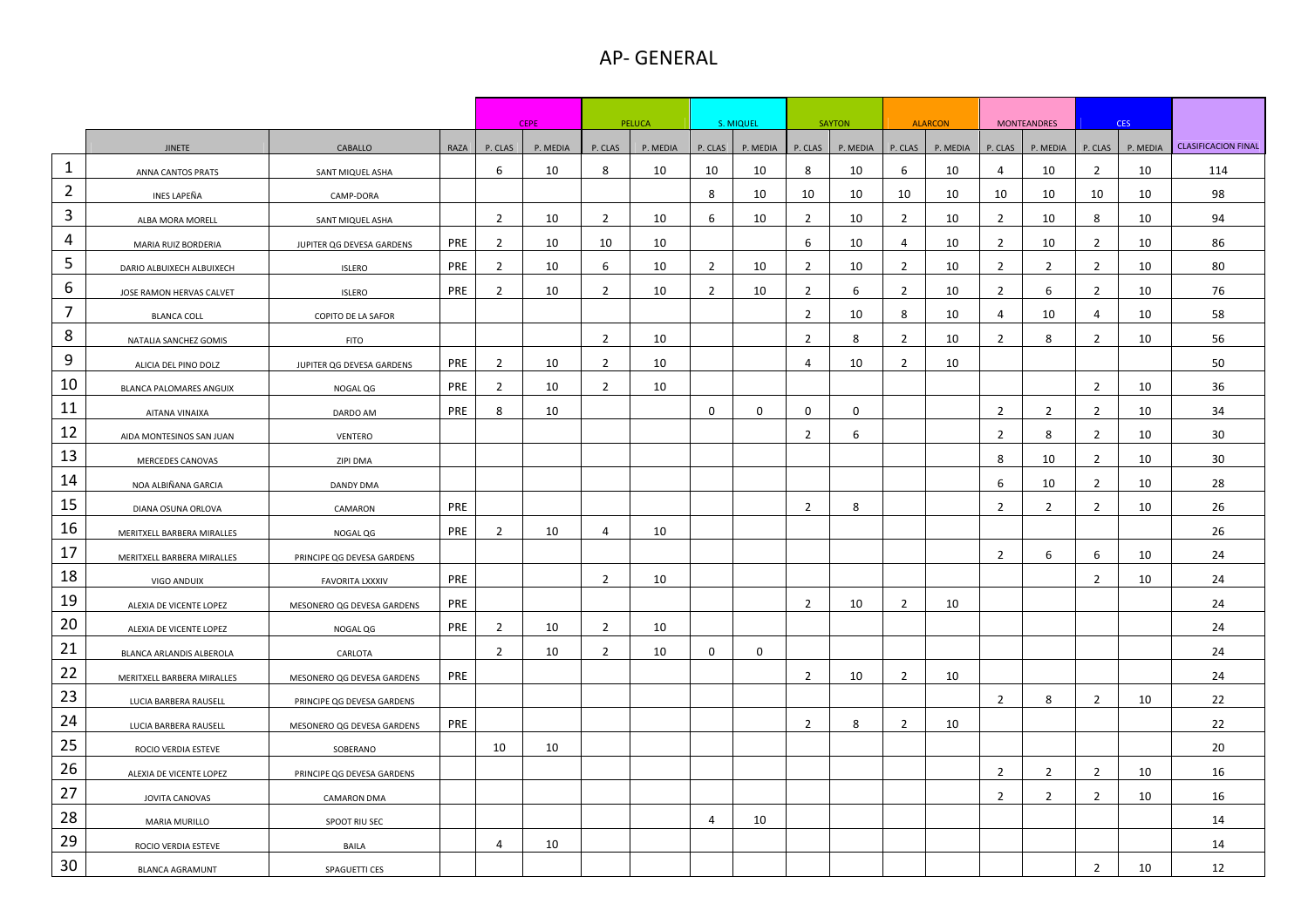| 31 | CARLA GOIG                | <b>SUGAR CES</b>           |     |                |    |   |    |                |                |                |             |                |   |                |                | $\overline{2}$ | 10 | 12               |
|----|---------------------------|----------------------------|-----|----------------|----|---|----|----------------|----------------|----------------|-------------|----------------|---|----------------|----------------|----------------|----|------------------|
| 32 | ALBERTA ROIG              | MILESIA CES                |     |                |    |   |    |                |                |                |             |                |   |                |                | $\overline{2}$ | 10 | 12               |
| 33 | <b>IRENE SANCHO</b>       | <b>ZORA LP</b>             |     |                |    |   |    | $\overline{2}$ | 10             |                |             |                |   |                |                |                |    | 12               |
| 34 | <b>IZARA FAJARDO</b>      | <b>ZORA LP</b>             |     |                |    |   |    | $\overline{2}$ | 10             |                |             |                |   |                |                |                |    | 12               |
| 35 | LUCIA BARBERA RAUSELL     | NOGAL QG                   | PRE |                |    | 2 | 10 |                |                |                |             |                |   |                |                |                |    | 12               |
| 36 | MALENA CABALLERO          | MESONERO QG DEVESA GARDENS | PRE |                |    |   |    |                |                | $\overline{2}$ | 10          |                |   |                |                |                |    | 12               |
| 37 | VERA ESTORNELL HERRERO    | SIGÖR                      |     | $\overline{2}$ | 10 |   |    |                |                |                |             |                |   |                |                |                |    | 12               |
| 38 | <b>VICKY RAIMUNDO</b>     | ZORA LP                    |     |                |    |   |    | $\overline{2}$ | 10             |                |             |                |   |                |                |                |    | 12               |
| 39 | MIGUEL ANGEL PABLO MILLÁN | <b>TARTUFO CEPE</b>        | PRE | $\overline{2}$ | 8  |   |    |                |                |                |             |                |   |                |                |                |    | 10               |
| 40 | NOA ALBIÑANA GARCIA       | CAMARON                    | PRE |                |    |   |    |                |                | $\overline{2}$ | 8           |                |   |                |                |                |    | 10               |
| 41 | PAULA CABEDO              | ZAPE DMA                   |     |                |    |   |    |                |                |                |             |                |   | $\overline{2}$ | 8              |                |    | 10               |
| 42 | PILAR GARCIA CASADO       | HOGAREÑO ALRCÓN            |     |                |    |   |    |                |                |                |             | $\overline{2}$ | 8 |                |                |                |    | 10               |
| 43 | VIGO ANDUIX               | <b>CURRO XIV</b>           | PRE |                |    |   |    |                |                | $\mathbf 0$    | $\mathbf 0$ | $\overline{2}$ | 8 |                |                |                |    | 10               |
| 44 | AIDA MONTESINOS SAN JUAN  | <b>TANGO</b>               |     |                |    |   |    | $\overline{2}$ | 6              |                |             |                |   |                |                |                |    | 8                |
| 45 | LUCIA CERVERA             | <b>DANDI DMA</b>           |     |                |    |   |    |                |                |                |             |                |   | $\overline{2}$ | $\overline{4}$ |                |    | 6                |
| 46 | PAULA BENAVENT            | DON XURRY RIU SEC          |     |                |    |   |    | $\overline{2}$ | $\overline{a}$ |                |             |                |   |                |                |                |    | $6 \overline{6}$ |
| 47 | NATALIA GRAU              | DESTINADO DMA              |     |                |    |   |    |                |                |                |             |                |   | $\overline{2}$ | $\overline{2}$ |                |    | $\overline{4}$   |
| 48 | BLANCA PALOMARES ANGUIX   | JUPITER QG DEVESA GARDENS  | PRE |                |    |   |    |                |                |                |             |                |   |                |                |                |    |                  |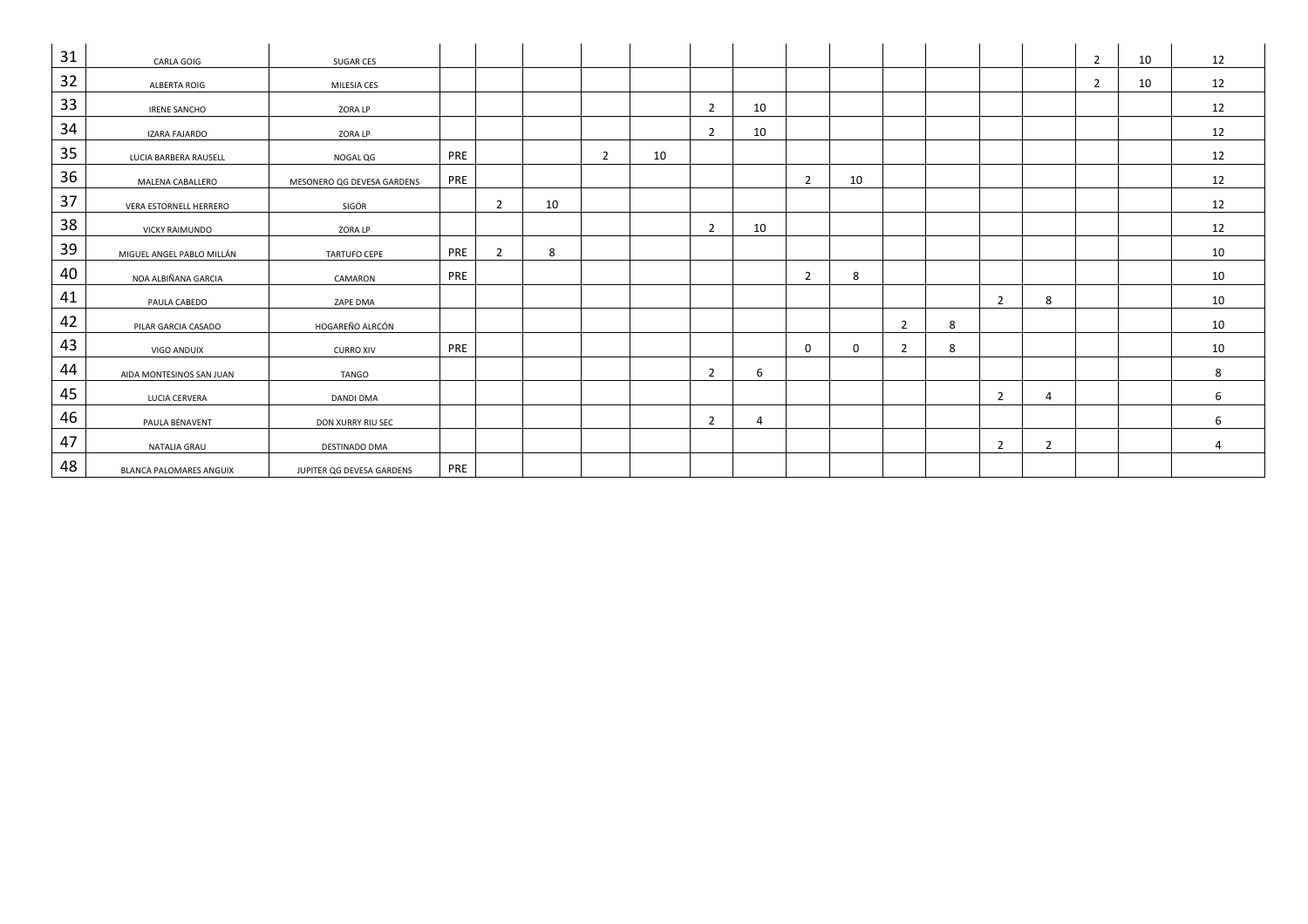|                |                                       |                                      |            |                | <b>CEPE</b> |                | PELUCA   |             | S. MIQUEL   |                | <b>SAYTON</b> |                | <b>ALARCON</b> |                | <b>MONTEANDRES</b> |                | CES <sup>1</sup> |                            |
|----------------|---------------------------------------|--------------------------------------|------------|----------------|-------------|----------------|----------|-------------|-------------|----------------|---------------|----------------|----------------|----------------|--------------------|----------------|------------------|----------------------------|
|                | <b>JINETE</b>                         | <b>CABALLO</b>                       | RAZA       | P.CLAS         | P. MEDIA    | P. CLAS        | P. MEDIA | P. CLAS     | P. MEDIA    | P. CLAS        | P. MEDIA      | P. CLAS        | P. MEDIA       | P. CLAS        | P. MEDIA           | P. CLAS        | P. MEDIA         | <b>CLASIFICACION FINAL</b> |
| $\mathbf{1}$   | <b>MARIA RUIZ BORDERIA</b>            | JUPITER QG DEVESA GARDENS            | PRE        | $\overline{2}$ | 10          | 10             | 10       |             |             | 10             | 10            | 10             | 10             | 10             | 10                 | 8              | 10               | 110                        |
| $\overline{2}$ | DARIO ALBUIXECH ALBUIXECH             | <b>ISLERO</b>                        | PRE        | $\overline{2}$ | 10          | 8              | 10       | 8           | 10          | $\overline{2}$ | 10            | $\overline{2}$ | 10             | $\overline{2}$ | $\overline{2}$     | $\overline{2}$ | 10               | 88                         |
| $\mathbf{3}$   | JOSE RAMON HERVAS CALVET              | <b>ISLERO</b>                        | <b>PRE</b> | $\overline{2}$ | 10          | $\overline{2}$ | 10       | 10          | 10          | $\overline{2}$ | 6             | $\overline{2}$ | 10             | 4              | 6                  | $\overline{2}$ | 10               | 86                         |
| 4              | ALICIA DEL PINO DOLZ                  | JUPITER QG DEVESA GARDENS            | <b>PRE</b> | 6              | 10          | $\overline{2}$ | 10       |             |             | 8              | 10            | 6              | 10             |                |                    |                |                  | 62                         |
| $5\phantom{.}$ | AITANA VINAIXA                        | DARDO AM                             | <b>PRE</b> | 10             | 10          |                |          | $\mathbf 0$ | $\mathbf 0$ | 0              | $\mathbf 0$   |                |                | $\overline{2}$ | $\overline{2}$     | $\overline{2}$ | 10               | 36                         |
| 6              | AIDA MONTESINOS SAN JUAN              | <b>VENTERO</b>                       | PRE        |                |             |                |          |             |             | $\overline{2}$ | 6             |                |                | 8              | 8                  | $\overline{2}$ | 10               | 36                         |
| $\overline{7}$ | MERITXELL BARBERA MIRALLES            | MESONERO QG DEVESA<br><b>GARDENS</b> | <b>PRE</b> |                |             |                |          |             |             | $\overline{4}$ | 10            | 8              | 10             |                |                    |                |                  | 32                         |
| 8              | LUCIA BARBERA RAUSELL                 | PRINCIPE QG DEVESA GARDENS           | PRE        |                |             |                |          |             |             |                |               |                |                | 6              | 8                  | 6              | 10               | 30                         |
| 9              | <b>BLANCA PALOMARES ANGUIX</b>        | NOGAL QG DEVESA GARDENS              | <b>PRE</b> | 8              | 10          | $\overline{2}$ | 10       |             |             |                |               |                |                |                |                    |                |                  | 30                         |
| 10             | MERITXELL BARBERA MIRALLES            | PRINCIPE QG DEVESA GARDENS           | PRE        |                |             |                |          |             |             |                |               |                |                | $\overline{2}$ | 6                  | 10             | 10               | 28                         |
| 11             | ALEXIA YONGHUANG DE<br><b>VICENTE</b> | NOGAL OG DEVESA GARDENS              | <b>PRE</b> | 4              | 10          | 4              | 10       |             |             |                |               |                |                |                |                    |                |                  | 28                         |
| 12             | MERITXELL BARBERA MIRALLES            | NOGAL QG DEVESA GARDENS              | PRE        | $\overline{2}$ | 10          | 6              | 10       |             |             |                |               |                |                |                |                    |                |                  | 28                         |
| 13             | ALEXIA YONGHUANG DE<br><b>VICENTE</b> | MESONERO QG DEVESA<br><b>GARDENS</b> | PRE        |                |             |                |          |             |             | $\overline{2}$ | 10            | 4              | 10             |                |                    |                |                  | 26                         |
|                | 14 VIGO ANDUIX                        | <b>FAVORITA LXXXIV</b>               | PRE        |                |             | $\overline{2}$ | 10       |             |             |                |               |                |                |                |                    | $\overline{2}$ | 10               | 24                         |
| 15             | LUCIA BARBERA RAUSELL                 | MESONERO QG DEVESA<br><b>GARDENS</b> | PRE        |                |             |                |          |             |             | $\overline{2}$ | 8             | $\overline{2}$ | 10             |                |                    |                |                  | 22                         |
| 16             | ALEXIA YONGHUANG DE<br><b>VICENTE</b> | PRINCIPE QG DEVESA GARDENS           | <b>PRE</b> |                |             |                |          |             |             |                |               |                |                | $\overline{2}$ | $\overline{2}$     | $\overline{4}$ | 10               | 18                         |
| 17             | MALENA CABALLERO FERRERO              | MESONERO QG DEVESA<br><b>GARDENS</b> | PRE        |                |             |                |          |             |             | 6              | 10            |                |                |                |                    |                |                  | 16                         |
| 18             | <b>BLANCA PALOMARES ANGUIX</b>        | JUPITER QG DEVESA GARDENS            | <b>PRE</b> |                |             |                |          |             |             |                |               |                |                |                |                    | $\overline{2}$ | 10               | 12                         |
| 19             | LUCIA BARBERA RAUSELL                 | NOGAL QG DEVESA GARDENS              | PRE        |                |             | $\overline{2}$ | 10       |             |             |                |               |                |                |                |                    |                |                  | 12                         |
| 20             | DIANA OSUNA ORLOVA                    | CAMARON                              | PRE        |                |             |                |          |             |             | $\overline{2}$ | 8             |                |                |                |                    |                |                  | 10                         |
| 21             | MIGUEL ANGEL PABLO MILLÁN             | <b>TARTUFO CEPE</b>                  | <b>PRE</b> | $\overline{2}$ | 8           |                |          |             |             |                |               |                |                |                |                    |                |                  | 10                         |
| 22             | NOA ALBIÑANA GARCIA                   | CAMARON                              | PRE        |                |             |                |          |             |             | $\overline{2}$ | 8             |                |                |                |                    |                |                  | 10                         |
| 23             | PILAR GARCIA CASADO                   | <b>HOGAREÑO ALARCÓN</b>              | PRE        |                |             |                |          |             |             |                |               | $\overline{2}$ | 8              |                |                    |                |                  | 10                         |
| 24             | <b>VIGO ANDUIX</b>                    | <b>CURRO XIV</b>                     | PRE        |                |             |                |          |             |             | $\mathbf 0$    | 0             | $\overline{2}$ | 8              | $\Omega$       | $\Omega$           |                |                  | 10                         |
| 25             | <b>LUCIA CERVERA</b>                  | <b>DANDI DMA</b>                     | <b>PRE</b> |                |             |                |          |             |             |                |               |                |                | 2              | $\overline{4}$     |                |                  | 6                          |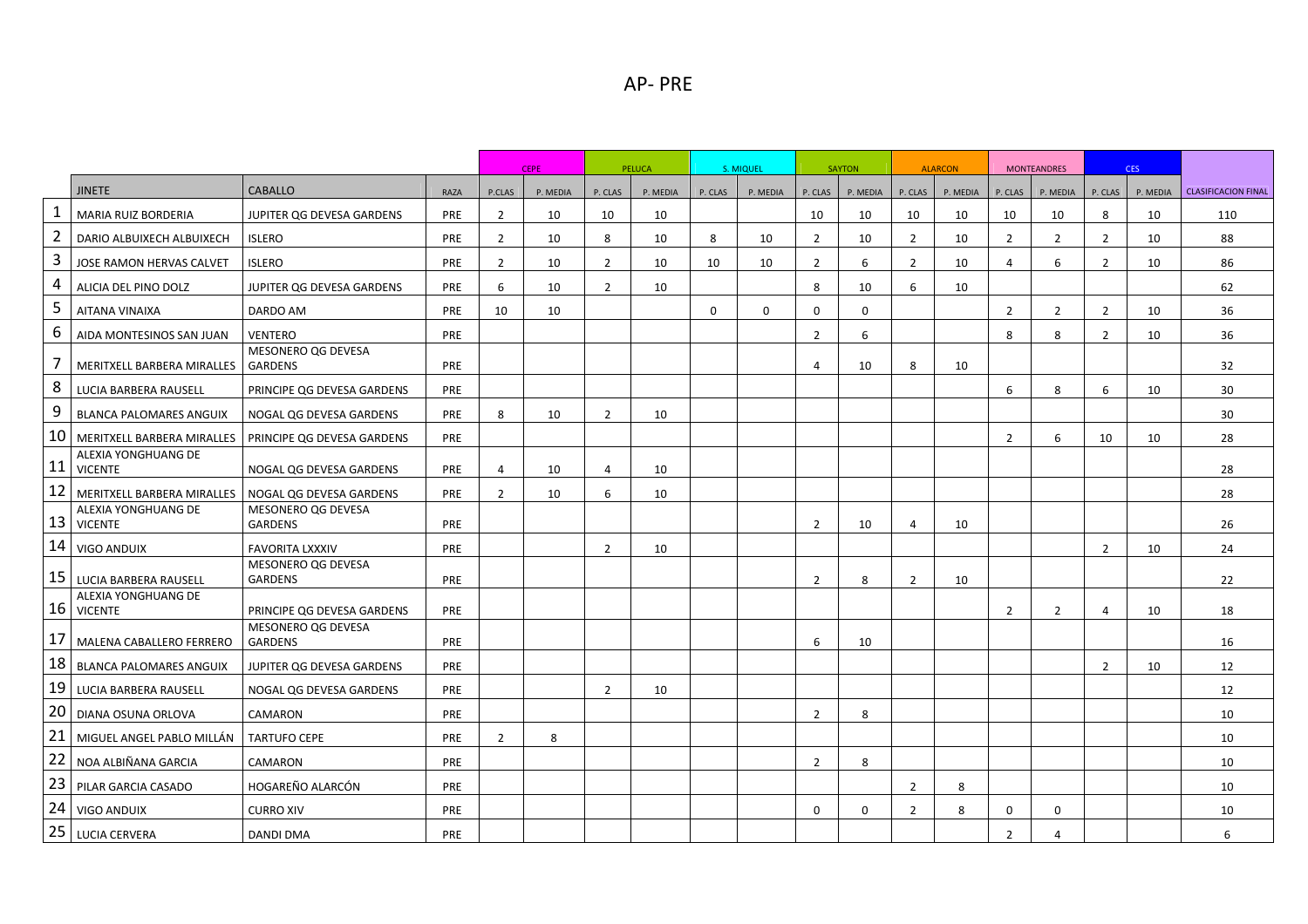#### INFANTILES EQUIPOS MENORES 16 AÑOS – GENERAL

|                |                            |                             |         | <b>CEPE</b>    |                    | PELUCA     |              |                | <b>CFE SANT MIQUEL</b> |                | SAYTON         |                | <b>ALARCON</b> |                | <b>MONTEANDRES</b> |                | CES <sup>-</sup> |                            |
|----------------|----------------------------|-----------------------------|---------|----------------|--------------------|------------|--------------|----------------|------------------------|----------------|----------------|----------------|----------------|----------------|--------------------|----------------|------------------|----------------------------|
|                | <b>JINETE</b>              | <b>CABALLO</b>              | RAZA    | P.CLAS         | P.<br><b>MEDIA</b> | P.<br>CLAS | P.<br>MEDIA  | P. CLAS        | P. MEDIA               | P. CLAS        | P. MEDIA       | P. CLAS        | P. MEDIA       | P. CLAS        | P. MEDIA           | P. CLAS        | P. MEDIA         | <b>CLASIFICACION FINAL</b> |
| 1              | MARIA PARRAS GARCÍA        | CAMARON                     |         | 6              | 10                 | 10         | 8            | 8              | 6                      | 10             | 10             | 6              | 6              | 6              | 10                 | 10             | 8                | 114                        |
| $\overline{2}$ | MAR MARTINEZ FERRANDIZ     | ANDALUCIA                   | PRE     | $\overline{2}$ | 6                  | $\Delta$   | $\mathbf{A}$ | 6              | 5                      | 8              | $\mathbf{A}$   | $\Delta$       | $\overline{4}$ | $\overline{2}$ | $\Delta$           | $\overline{z}$ | 6                | 61                         |
| 3              | OSCAR BELTRÁN              | JUPITER HG EQ. DEPORTIVA QG | PRE     | 10             | 10                 |            |              |                |                        |                |                |                |                | 10             | 10                 | 6              | 6                | 52                         |
| 4              | MARIA PARRAS GARCÍA        | <b>LICENCIADO</b>           | PRE     |                |                    |            |              |                |                        | $\overline{4}$ | $\overline{4}$ | $\overline{2}$ | $\Delta$       | $\overline{4}$ | 10                 | $\overline{4}$ | 6                | 38                         |
| 5              | <b>BERNAT ESTELA</b>       | ZAPATERO EQ. DEPORTIVA QG   | PRE     |                |                    |            |              |                |                        |                |                | 8              | 8              |                |                    | 8              | 6                | 30                         |
| 6              | <b>LUCIA GALBIS</b>        | <b>FIRNIS DE ARISTOS</b>    |         |                |                    |            |              |                |                        |                |                | 10             | 10             |                |                    |                |                  | 20                         |
| 7              | RAQUEL VIDAL ROMERO        | <b>BANDOLERO</b>            |         |                |                    |            |              | 10             | 10                     |                |                |                |                |                |                    |                |                  | 20                         |
| 8              | <b>FRANCISCO PUCHADES</b>  | <b>DOMINGO</b>              |         |                |                    |            |              |                |                        |                |                |                |                | 8              | 10                 |                |                  | 18                         |
| 9              | LUCIA MARTINEZ OLBA        | <b>TORITO CEPE</b>          | PRE     | 8              | 10                 |            |              |                |                        |                |                |                |                |                |                    |                |                  | 18                         |
| 10             | MONICA PEREZ OLTRA         | <b>MARIOLA PELUCA</b>       | CRUZADO |                |                    | 8          | 8            |                |                        |                |                |                |                |                |                    |                |                  | 16                         |
| 11             | <b>EVA RIPOLL</b>          | <b>DORMILIN</b>             | PRE     |                |                    |            |              |                |                        |                |                |                |                | $\overline{2}$ | 6                  | 2              | $\mathbf{A}$     | 14                         |
| 12             | ANDREA MARTINEZ CUBELLS    | <b>HENO H</b>               | PRE     | 2              | 6                  |            |              |                |                        |                |                |                |                |                |                    | 2              | $\overline{4}$   | 14                         |
| 13             | <b>HELENA COLOMA</b>       | LLUVIA                      | PRE     |                |                    | 6          | 6            |                |                        |                |                |                |                |                |                    |                |                  | 12                         |
| 14             | <b>MARTA MARTINEZ OLBA</b> | <b>TORITO CEPE</b>          | PRE     | $\overline{4}$ | 8                  |            |              |                |                        |                |                |                |                |                |                    |                |                  | 12                         |
| 15             | <b>BERNAT ESTELA</b>       | ZAPATERO QG                 | PRE     |                |                    |            |              |                |                        |                |                |                |                | $\overline{2}$ | 8                  |                |                  | 10                         |
| 16             | MARTA OLMOS MOCHOLY        | <b>ABAY CEPE</b>            |         |                |                    |            |              |                |                        | 6              | $\mathbf{A}$   |                |                |                |                    |                |                  | 10                         |
| 17             | <b>LAURA MORENO</b>        | HOGAREÑO ALARCON            | PRE     |                |                    |            |              | $\overline{4}$ | $\overline{4}$         |                |                |                |                |                |                    |                |                  | 8                          |
| 18             | MARTA DOMINGUEZ            | <b>ULISES</b>               | PRE     | $\overline{2}$ | 6                  |            |              |                |                        |                |                |                |                |                |                    |                |                  | $\mathbf{8}$               |
| 19             | <b>SARA MARTIN</b>         | OLIVA XXXI CEPE             | PRE     |                |                    |            |              |                |                        | $\overline{2}$ | $\overline{a}$ |                |                |                |                    |                |                  | 6                          |
| 20             | <b>CARMEN TAMARIT</b>      | <b>ULISES</b>               | PRE     | $\overline{2}$ | $\Delta$           |            |              |                |                        |                |                |                |                |                |                    |                |                  | 6                          |
| 21             | <b>EVA ALEGRE</b>          | <b>PIROPO</b>               | PRE     | $\overline{2}$ | $\overline{4}$     |            |              |                |                        |                |                |                |                |                |                    |                |                  | 6                          |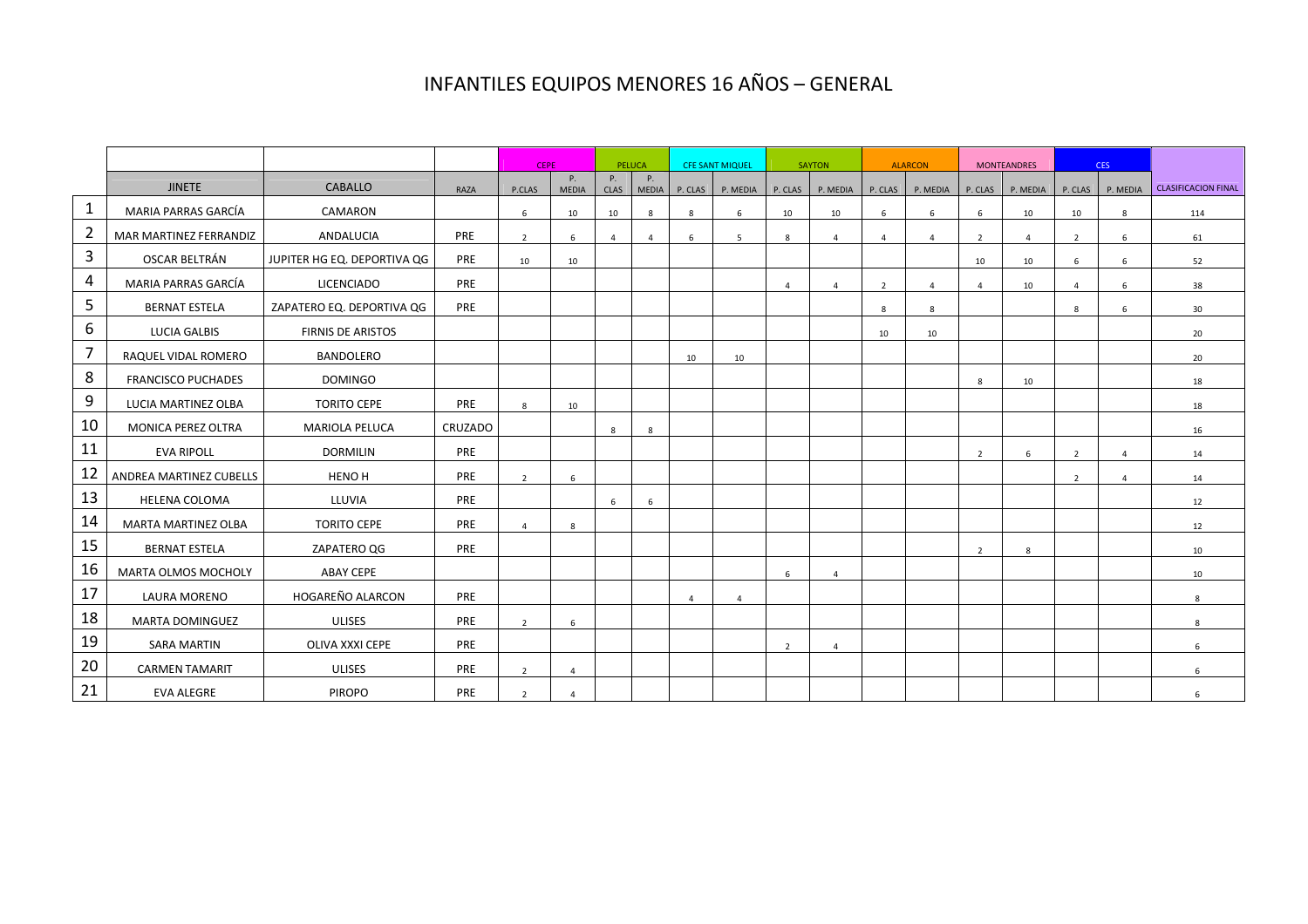#### INFANTILES EQUIPOS MENORES 16 AÑOS – PRE

|    |                         |                            |      |                | <b>CEPE</b> |         | PELUCA   |         | <b>CFE SANT MIQUEL</b> |         | SAYTON   |         | <b>ALARCON</b> |         | <b>MONTEANDRES</b> |                | <b>CES</b> |                            |
|----|-------------------------|----------------------------|------|----------------|-------------|---------|----------|---------|------------------------|---------|----------|---------|----------------|---------|--------------------|----------------|------------|----------------------------|
|    | <b>JINETE</b>           | <b>CABALLO</b>             | RAZA | P.CLAS         | P. MEDIA    | P. CLAS | P. MEDIA | P. CLAS | P. MEDIA               | P. CLAS | P. MEDIA | P. CLAS | P. MEDIA       | P. CLAS | P. MEDIA           | P. CLAS        | P. MEDIA   | <b>CLASIFICACION FINAL</b> |
|    | MAR MARTINEZ FERRANDIZ  | ANDALUCIA                  | PRE  | $\overline{z}$ |             | 8       |          | 10      | 5                      | 10      |          |         |                |         |                    |                |            | 77                         |
| 2  | OSCAR BELTRÁN           | JUPITER HG EQ DEPORTIVA QG | PRE  | 10             | 10          |         |          |         |                        |         |          |         |                | 10      | 10                 | 8              |            | 54                         |
| 3  | MARIA PARRAS GARCÍA     | <b>LICENCIADO</b>          | PRE  |                |             |         |          |         |                        | 8       |          |         |                | 8       | 10                 | 6              |            | 52                         |
| 4  | <b>BERNAT ESTELA</b>    | ZAPATERO EQ. DEPORTIVA QG  | PRE  |                |             |         |          |         |                        |         |          | 10      |                |         | 8                  | 10             |            | 48                         |
| Þ  | LUCIA MARTINEZ OLBA     | <b>TORITO CEPE</b>         | PRE  |                | 10          |         |          |         |                        |         |          |         |                |         |                    |                |            | 18                         |
| 6  | <b>EVA RIPOLL</b>       | <b>DORMILON</b>            | PRE  |                |             |         |          |         |                        |         |          |         |                |         | 6                  | $\overline{2}$ |            | 16                         |
|    | ANDREA MARTINEZ CUBELLS | <b>HENO H</b>              | PRE  |                |             |         |          |         |                        |         |          |         |                |         |                    | 2              |            | 16                         |
| 8  | <b>HELENA COLOMA</b>    | LLUVIA                     | PRE  |                |             | 10      | 6        |         |                        |         |          |         |                |         |                    |                |            | 16                         |
| 9  | MARTA MARTINEZ OLBA     | <b>TORITO CEPE</b>         | PRE  | 6              | 8           |         |          |         |                        |         |          |         |                |         |                    |                |            | 14                         |
| 10 | LAURA MORENO            | HOGAREÑO ALARCON           | PRE  |                |             |         |          | 8       | $\Delta$               |         |          |         |                |         |                    |                |            | 12                         |
| 11 | <b>SARA MARTIN</b>      | OLIVA XXXI CEPE            | PRE  |                |             |         |          |         |                        | 6       |          |         |                |         |                    |                |            | 10                         |
| 12 | <b>MARTA DOMINGUEZ</b>  | <b>ULISES</b>              | PRE  |                |             |         |          |         |                        |         |          |         |                |         |                    |                |            | 8                          |
| 13 | <b>CARMEN TAMARIT</b>   | <b>ULISES</b>              | PRE  |                |             |         |          |         |                        |         |          |         |                |         |                    |                |            | 6                          |
|    | 14 EVA ALEGRE           | <b>PIROPO</b>              | PRE  |                |             |         |          |         |                        |         |          |         |                |         |                    |                |            | 6                          |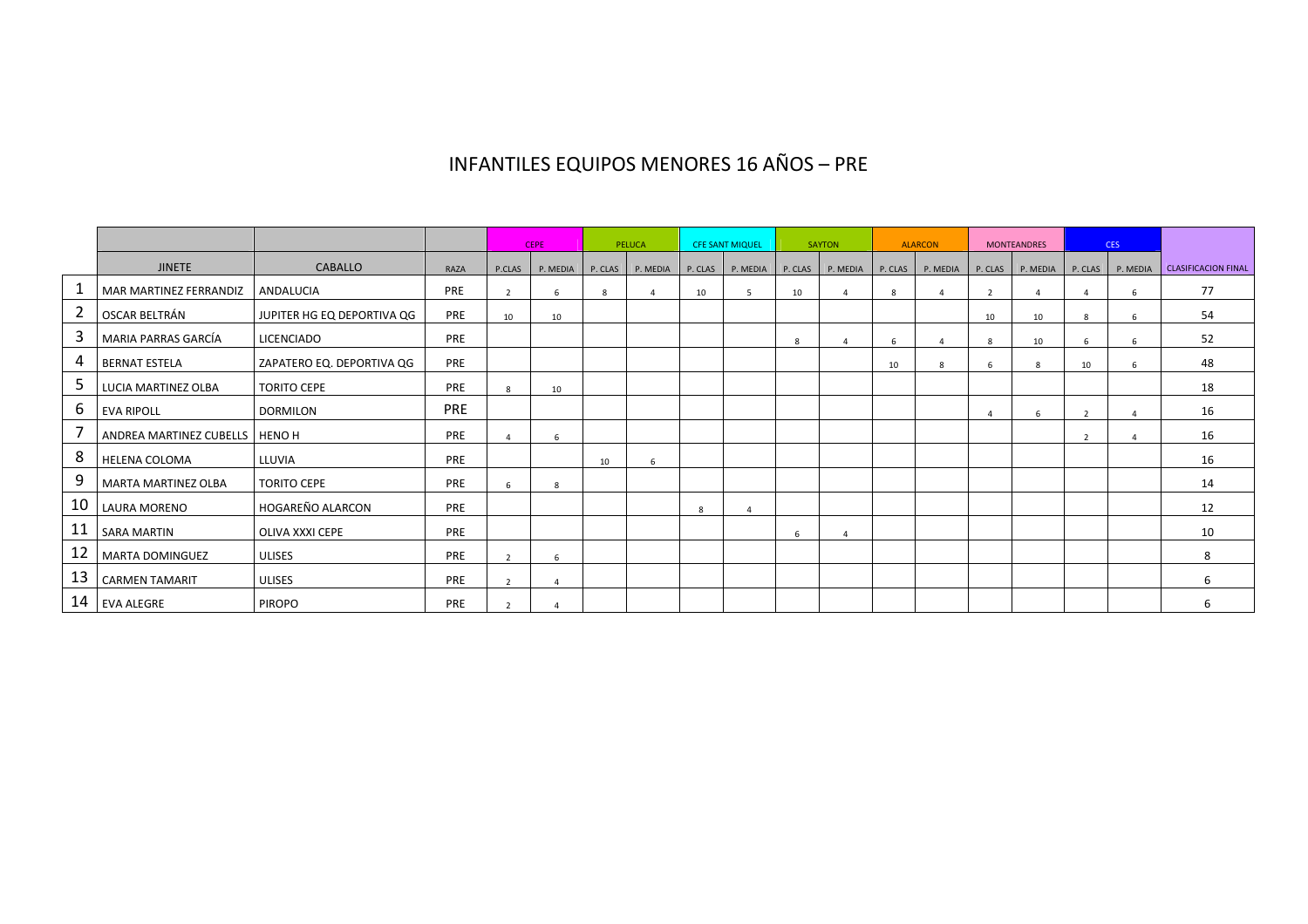## INFANTILES EQUIPOS MAYORES 16 AÑOS – GENERAL

|    |                                |                          |         |        | <b>CEPE</b> |         | PELUCA   |                | <b>CFE SANT MIQUEL</b>   |         | SAYTON   |         | <b>ALARCON</b> |         | <b>MONTEANDRES</b> |          | CES <sup>-</sup> |                            |
|----|--------------------------------|--------------------------|---------|--------|-------------|---------|----------|----------------|--------------------------|---------|----------|---------|----------------|---------|--------------------|----------|------------------|----------------------------|
|    | <b>JINETE</b>                  | <b>CABALLO</b>           | RAZA    | P.CLAS | P. MEDIA    | P. CLAS | P. MEDIA | P. CLAS        | P. MEDIA                 | P. CLAS | P. MEDIA | P. CLAS | P. MEDIA       | P. CLAS | P. MEDIA           | P. CLAS  | P. MEDIA         | <b>CLASIFICACION FINAL</b> |
|    | <b>SERGIO TRENZANO</b>         | <b>CIRO VIII</b>         | PRE     |        |             | 10      | 10       |                |                          | 10      | 8        | 10      |                | 8       | 8                  | 6        | 8                | 86                         |
|    | ANDREA MORENO AROCA            | <b>TORITO CEPE</b>       | PRE     |        |             |         |          |                |                          |         |          |         |                | 10      | 10                 | 8        | 10               | 38                         |
| 3  | MARIA DEL MAR ESTER<br>ARRONDO | AMISTOSO 3               | PRE     |        |             |         |          | 10             | 10                       |         |          |         |                | -6      |                    |          |                  | 32                         |
|    | ALBA MONTAVA JORDA             | <b>MARIOLA PELUCA</b>    |         | 10     |             |         |          |                | - 5                      |         |          |         |                |         |                    |          |                  | 27                         |
|    | ANNA PEIRÓ                     | ANDO-RIBES T. CES        |         |        |             |         |          |                |                          |         |          |         |                |         |                    | 10       | 10               | 20                         |
| b  | PAULA POVEDA                   | <b>CORTIJERO ALARCON</b> | PRE     |        |             |         |          | $\overline{2}$ | -5                       |         |          | -8      |                |         |                    |          |                  | 19                         |
|    | <b>CELIA GARCIA</b>            | <b>ELEGIDO ALARCON</b>   | PRE     |        |             |         |          | $\mathbf{r}$   | $\overline{\phantom{a}}$ |         |          |         |                |         | ຳ                  |          |                  | 18                         |
| -8 | <b>CHRISTELLE DE BRITO</b>     | KORONEL                  | PRE     |        |             | 8       |          |                |                          |         |          |         |                |         |                    |          |                  | 14                         |
| -9 | <b>IVAN FERRER GARCIA</b>      | ROSSINI EL MAS           |         |        |             |         |          |                |                          |         |          |         |                |         |                    | $\Delta$ | 8                | 12                         |
| 10 | MARINA RIVERA DE LA ROSA       | <b>PAMELA VII</b>        | PRE     |        |             |         |          | $\mathbf{R}$   | $\Lambda$                |         |          |         |                |         |                    |          |                  | 12                         |
| 11 | ALEJANDRA BLANQUER             | WINNER                   | CRUZADO |        |             | 6       |          |                |                          |         |          |         |                |         |                    |          |                  | 12                         |
| 12 | ANDREA CENTENO CALERO          | <b>PASTORI VIII</b>      | PRE     |        |             |         |          |                | $\overline{4}$           |         |          |         |                |         |                    |          |                  | 10                         |
| 13 | ANDREA CENTENO CALERO          | <b>PAMELA VII</b>        | PRE     |        |             |         |          |                |                          |         |          |         |                |         |                    |          |                  | 8                          |
|    | 14   MARINA RIVERA DE LA ROSA  | <b>ELITE XIV</b>         |         |        |             |         |          |                |                          |         |          |         |                |         |                    |          |                  | 6                          |

#### INFANTILES EQUIPOS MAYORES 16 AÑOS – PRE

|    |                                       |                    |            |         | PELUCA   |         | <b>CFE SANT MIQUEL</b> |         | <b>SAYTON</b> |         | <b>ALARCON</b> |         | <b>MONTEANDRES</b> |         | <b>CES</b> |                            |
|----|---------------------------------------|--------------------|------------|---------|----------|---------|------------------------|---------|---------------|---------|----------------|---------|--------------------|---------|------------|----------------------------|
|    |                                       |                    |            |         |          |         |                        |         |               |         |                |         |                    |         |            |                            |
|    | <b>JINETE</b>                         | CABALLO            | RAZA       | P. CLAS | P. MEDIA | P. CLAS | P. MEDIA               | P. CLAS | P. MEDIA      | P. CLAS | P. MEDIA       | P. CLAS | P. MEDIA           | P. CLAS | P. MEDIA   | <b>CLASIFICACION FINAL</b> |
|    | SERGIO TRENZANO                       | CIRO VIII          | PRE        | 10      | 10       |         |                        | 10      | 8             | 10      | 8              | 8       | 8                  | 8       | 8          | 88                         |
|    | ANDREA MORENO AROCA                   | <b>TORITO CEPE</b> | PRE        |         |          |         |                        |         |               |         |                | 10      | 10                 | 10      | 10         | 40                         |
|    | <b>MARIA DEL MAR ESTER</b><br>ARRONDO | AMISTOSO 3         | <b>PRE</b> |         |          | 10      | 10                     |         |               |         |                | b       | 6                  |         |            | 32                         |
|    | PAULA POVEDA                          | CORTIJERO ALARCON  | <b>PRE</b> |         |          | 4       | 5                      |         |               | 8       | 4              |         |                    |         |            | 21                         |
|    | <b>CELIA GARCIA</b>                   | ELEGIDO ALARCON    | <b>PRE</b> |         |          |         | $\overline{2}$         |         |               | b       | $\overline{4}$ |         | $\overline{2}$     |         |            | 18                         |
| o  | CHRISTELLE DE BRITO                   | KORONEL            | <b>PRE</b> | 8       | 6        |         |                        |         |               |         |                |         |                    |         |            | 14                         |
|    | MARINA RIVERA DE LA ROSA              | PAMELA VII         | PRE        |         |          | 8       | 4                      |         |               |         |                |         |                    |         |            | 12                         |
| 8  | ANDREA CENTENO CALERO                 | PASTORI VIII       | <b>PRE</b> |         |          | 6       | 4                      |         |               |         |                |         |                    |         |            | 10                         |
| 9  | ANDREA CENTENO CALERO                 | PAMELA VII         | <b>PRE</b> |         |          |         |                        |         |               |         |                | 4       | 4                  |         |            | 8                          |
| 10 | MARINA RIVERA DE LA ROSA              | <b>ELITE XIV</b>   | <b>PRE</b> |         |          |         |                        |         |               |         |                |         | 4                  |         |            | 6                          |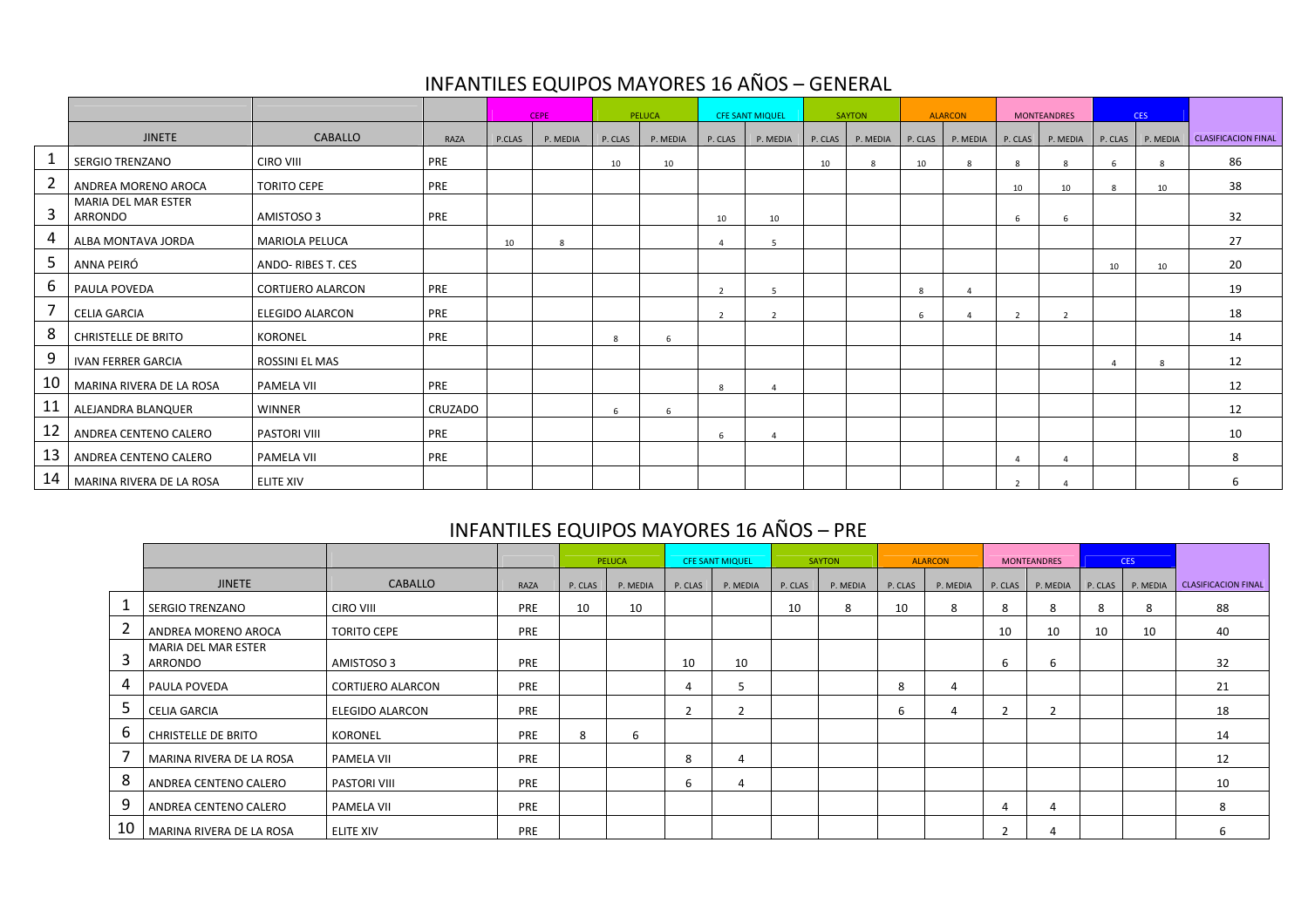#### JUVENILES 0\* EQUIPOS- GENERAL

|    |                                |                             |         |                | <b>CEPE</b>  |              | PELUCA         |              | <b>CFE SANT MIQUEL</b> |         | <b>SAYTON</b>            |              | <b>ALARCON</b> |                | <b>MONTEANDRES</b> |                | CES <sup>1</sup> |                            |
|----|--------------------------------|-----------------------------|---------|----------------|--------------|--------------|----------------|--------------|------------------------|---------|--------------------------|--------------|----------------|----------------|--------------------|----------------|------------------|----------------------------|
|    | <b>JINETE</b>                  | CABALLO                     | RAZA    | P.CLAS         | P. MEDIA     | P. CLAS      | P. MEDIA       | P. CLAS      | P. MEDIA               | P. CLAS | P. MEDIA                 | P. CLAS      | P. MEDIA       | P. CLAS        | P. MEDIA           | P. CLAS        | P. MEDIA         | <b>CLASIFICACION FINAL</b> |
|    | <b>ROCIO ESTEBAN</b>           | TORITO C.E.P.E.             | PRE     |                |              |              |                | 10           | 8                      | 10      | -6                       |              |                | 8              | 10                 | 6              | $\mathbf{R}$     | 66                         |
| 2  | <b>JOSE GARRIDO</b>            | <b>ORDENADO YEF</b>         | PRE     | 10             | 10           | 10           | 10             |              |                        |         |                          |              |                |                |                    | 10             | 10               | 60                         |
| 3  | ANA ALVAREZ                    | CARIÑOSO XCII- RIBES T. CES | PRE     | $\Delta$       | $\mathbf{R}$ |              |                |              |                        |         |                          | 10           | 10             | $\Delta$       | 10                 | $\mathbf{A}$   | 6                | 56                         |
| 4  | <b>CLAUDIA BRACO SANZ</b>      | <b>MACALAN DE LA SAFOR</b>  |         |                |              |              |                |              |                        |         |                          | 8            | 8              | 10             | 10                 | 8              | 10               | 54                         |
| 5  | CARLA PASCUAL PULIDO           | KAZAR PELUCA                | PRE     |                |              | 6            | $\overline{2}$ | $\mathbf{R}$ | $\Delta$               |         |                          | $\mathbf{A}$ | $\mathbf{A}$   | $\overline{2}$ | $\Delta$           |                |                  | 46                         |
| 6  | PABLO PINTO                    | ZAMBRA EQ. DEPORTIVA QG     |         |                |              |              |                |              |                        |         |                          | 6            | 8              | -6             | 10                 | $\overline{2}$ | $\mathbf{A}$     | 36                         |
| 7  | JUAN JOSE RUIZ                 | TORITO C.E.P.E.             | PRE     |                |              | 8            | 10             |              |                        |         |                          |              |                |                |                    |                |                  | 18                         |
| 8  | <b>CARMEN GONZALEZ MENESES</b> | SANDER                      |         | 8              | 10           |              |                |              |                        |         |                          |              |                |                |                    |                |                  | 18                         |
| 9  | DIEGO RAMIRO                   | <b>FAMOSO</b>               | PRE     | 6              | 10           |              |                |              |                        |         |                          |              |                |                |                    |                |                  | 16                         |
| 10 | RAFA CAMBRA                    | REMACHE (CALIDO BAYO)       | PRE     |                |              |              |                |              |                        |         | $\overline{\phantom{a}}$ |              |                | $\overline{2}$ | $\overline{2}$     |                |                  | 10                         |
| 11 | SERGIO GONZALEZ SEMPERE        | <b>CUBANO</b>               |         |                |              |              |                |              |                        | 6       |                          |              |                |                |                    |                |                  | 10                         |
| 12 | AITOR ESCAMILLA BRAVO          | <b>FABULOSO</b>             | PRE     | 2              | 8            |              |                |              |                        |         |                          |              |                |                |                    |                |                  | 10                         |
| 13 | <b>ELENA DORIA</b>             | <b>RESERVON</b>             | PRE     | $\overline{2}$ | $\mathbf{R}$ |              |                |              |                        |         |                          |              |                |                |                    |                |                  | 10                         |
| 14 | <b>LAURA LEON</b>              | <b>RESERVON</b>             | PRE     | $\overline{2}$ | $\mathbf{R}$ |              |                |              |                        |         |                          |              |                |                |                    |                |                  | 10                         |
| 15 | JENNIFER DESCALZO              | ROMANA EQ. DEPORTIVA QG     |         |                |              |              |                |              |                        |         |                          |              |                | $\overline{2}$ | 6                  |                |                  | 8                          |
| 16 | <b>SANDRA GARCIA</b>           | <b>DECANO</b>               | PRE     | $\overline{2}$ | 6            |              |                |              |                        |         |                          |              |                |                |                    |                |                  | 8                          |
| 17 | ALEJANDRO JIMENEZ              | <b>BARINES III</b>          | PRE     |                |              |              |                |              |                        |         |                          |              |                | $\overline{2}$ | $\overline{4}$     |                |                  | 6                          |
| 18 | CAROLINA GARCIA ALEMANY        | <b>FADO PELUCA</b>          | CRUZADO |                |              | $\mathbf{A}$ | $\overline{2}$ |              |                        |         |                          |              |                |                |                    |                |                  | 6                          |
|    | 19 SOFIA LECEA                 | RATZINGER                   | PRE     |                |              |              |                |              |                        |         |                          |              |                |                |                    |                |                  | 6                          |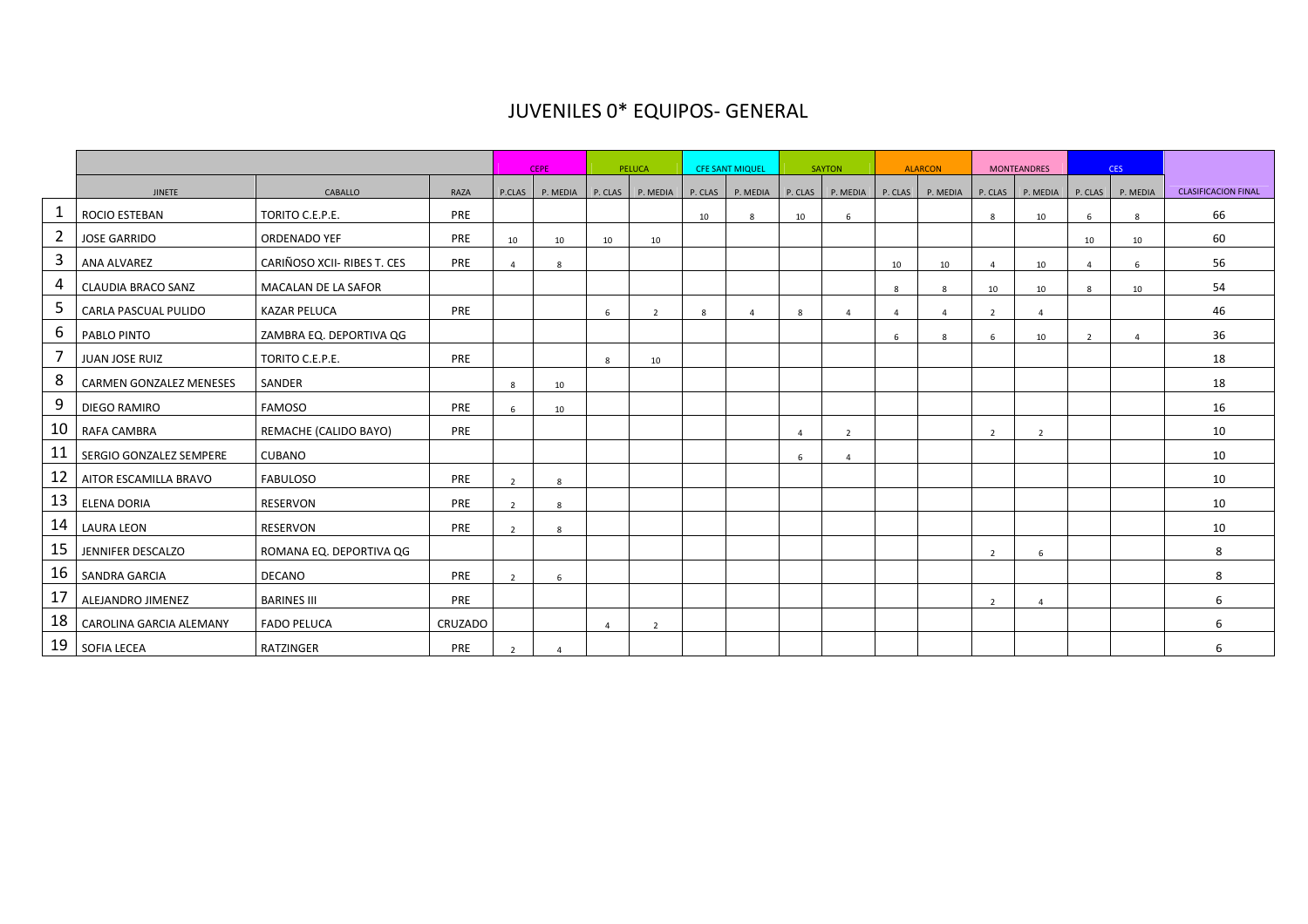#### JUVENILES 0\* EQUIPOS- PRE

|    |                        |                             |     |                | <b>CEPE</b>          |    | PELUCA           |         | <b>SANT MIQUEL</b> |         | <b>SAYTON</b>            |    | <b>ALARCON</b>   |                | <b>MONTEANDRES</b> |    | <b>CES</b>       |                            |
|----|------------------------|-----------------------------|-----|----------------|----------------------|----|------------------|---------|--------------------|---------|--------------------------|----|------------------|----------------|--------------------|----|------------------|----------------------------|
|    | <b>JINETE</b>          | CABALLO                     |     |                | RAZA P.CLAS P. MEDIA |    | P. CLAS P. MEDIA | P. CLAS | P. MEDIA           | P. CLAS | P. MEDIA                 |    | P. CLAS P. MEDIA | P. CLAS        | P. MEDIA           |    | P. CLAS P. MEDIA | <b>CLASIFICACION FINAL</b> |
|    | ROCIO ESTEBAN          | TORITO C.E.P.E.             | PRE |                |                      |    |                  | 10      | 8                  | 10      | 6                        |    |                  | 10             | 10                 | 8  | -8               | 70                         |
|    | ANA ALVAREZ            | CARIÑOSO XCII- RIBES T. CES | PRE | 6              | 8                    |    |                  |         |                    |         |                          | 10 | 10               | 8              | 10                 | 6  | $\epsilon$       | 64                         |
|    | <b>JOSE GARRIDO</b>    | ORDENADO YEF                | PRE | 10             | 10                   | 10 | 10               |         |                    |         |                          |    |                  |                |                    | 10 | 10               | 60                         |
|    | CARLA PASCUAL PULIDO   | KAZAR PELUCA                | PRE |                |                      | 6  | $\overline{2}$   | 8       |                    | 8       |                          | 8  |                  | 4              | 4                  |    |                  | 52                         |
|    | JUAN JOSE RUIZ GARRIDO | TORITO C.E.P.E.             | PRE |                |                      | 8  | 10               |         |                    |         |                          |    |                  |                |                    |    |                  | 18                         |
|    | DIEGO RAMIRO           | FAMOSO                      | PRE | 8              | 10                   |    |                  |         |                    |         |                          |    |                  |                |                    |    |                  | 18                         |
|    | RAFA CAMBRA            | REMACHE(CALIDO BAYO)        | PRE |                |                      |    |                  |         |                    | 6       | $\overline{\phantom{0}}$ |    |                  | $\overline{2}$ | 2                  |    |                  | 12                         |
| -8 | AITOR ESCAMILLA BRAVO  | FABULOSO                    | PRE |                | 8                    |    |                  |         |                    |         |                          |    |                  |                |                    |    |                  | 12                         |
| 9  | ALEJANDRO JIMENEZ      | <b>BARINES III</b>          | PRE |                |                      |    |                  |         |                    |         |                          |    |                  | 6              | $\overline{4}$     |    |                  | 10                         |
| 10 | <b>ELENA DORIA</b>     | RESERVON                    | PRE | 2              | 8                    |    |                  |         |                    |         |                          |    |                  |                |                    |    |                  | 10                         |
| 11 | <b>LAURA LEON</b>      | RESERVON                    | PRE |                | 8                    |    |                  |         |                    |         |                          |    |                  |                |                    |    |                  | 10                         |
| 12 | <b>SANDRA GARCIA</b>   | DECANO                      | PRE | $\overline{2}$ | 6                    |    |                  |         |                    |         |                          |    |                  |                |                    |    |                  | 8                          |
|    | 13   SOFIA LECEA       | RATZINGER                   | PRE |                |                      |    |                  |         |                    |         |                          |    |                  |                |                    |    |                  | 6                          |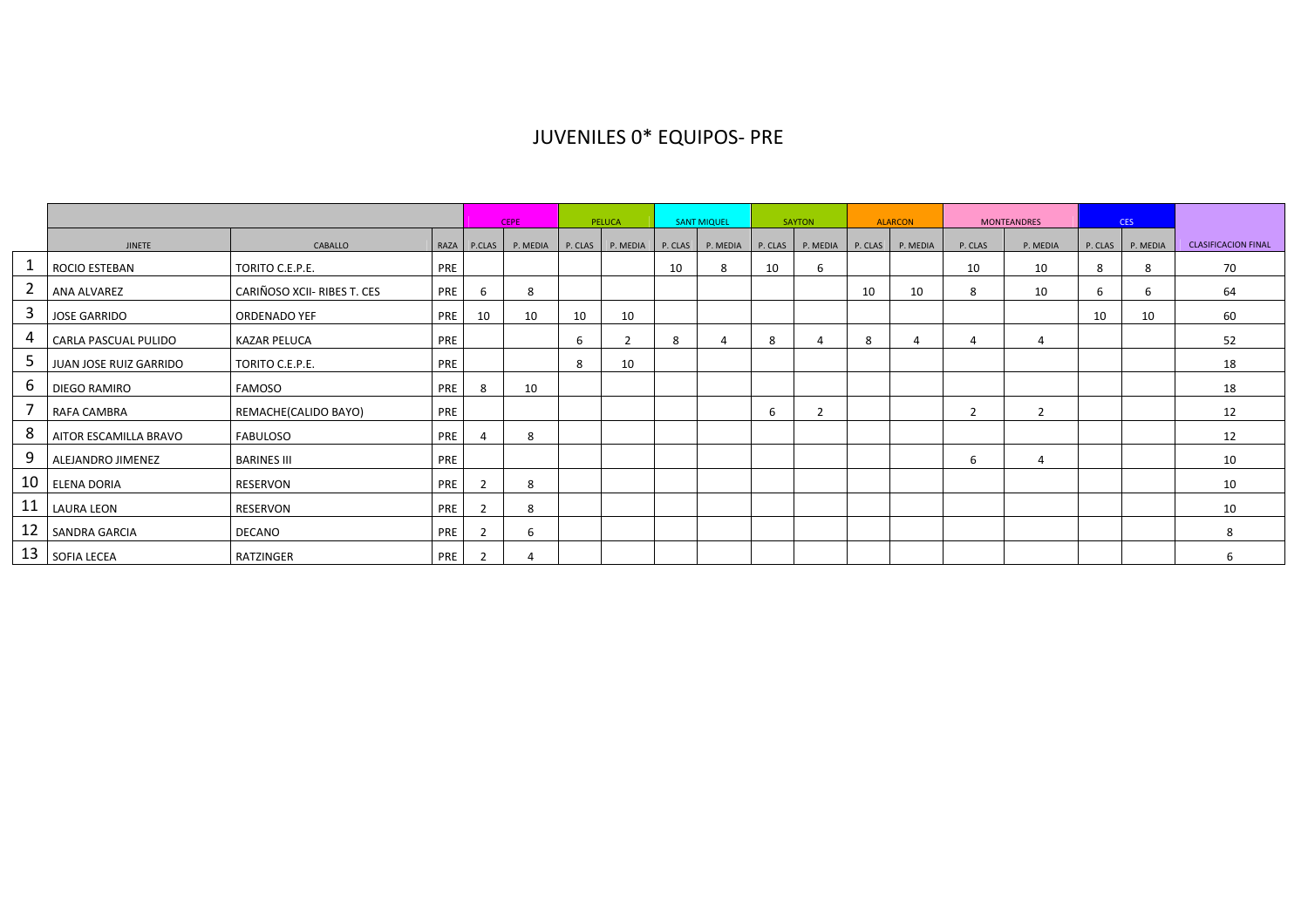## ALEVINES EQUIPOS MAYORES 14 AÑOS- GENERAL

|                |                                      |                             |      |                | <b>CEPE</b> |         | <b>PELUCA</b> |                | <b>MIQUEL</b>  |                | <b>SAYTON</b>  |         | <b>ALARCON</b> |                | <b>MONTEANDRES</b> |                | CES      |                            |
|----------------|--------------------------------------|-----------------------------|------|----------------|-------------|---------|---------------|----------------|----------------|----------------|----------------|---------|----------------|----------------|--------------------|----------------|----------|----------------------------|
|                | <b>JINETE</b>                        | <b>CABALLO</b>              | RAZA | P.CLAS         | P. MEDIA    | P. CLAS | P. MEDIA      | P. CLAS        | P. MEDIA       | P. CLAS        | P. MEDIA       | P. CLAS | P. MEDIA       | P. CLAS        | P. MEDIA           | P. CLAS        | P. MEDIA | <b>CLASIFICACION FINAL</b> |
| -1             | <b>CHRISTIAN BAYARRI GARCI</b>       | RODILLO CM-RIBES T. CES     | PRE  |                |             |         |               | 10             | 10             |                |                | 10      | 10             | 10             | 10                 | 10             | 10       | 80                         |
| $\overline{2}$ | MIREIA SALORT ROGER                  | OPERA ARB-RIBES T. CES      | PRE  | 10             | 10          | 10      | 8             | $\Omega$       | $\Omega$       |                |                |         |                | 4              | 8                  | 4              | 8        | 62                         |
| $\overline{3}$ | SARA ALCARAZ                         | LEYENDA DEL BOSQUE          |      |                |             |         |               |                |                |                |                | 8       | 8              | 6              | 10                 | 8              | 10       | 50                         |
| 4              | MERCE GIRBES CASTELL                 | <b>BOBY EQ DEPORTIVA QG</b> |      | 10             | 10          |         |               |                |                |                |                |         |                | 8              | 10                 |                |          | 38                         |
| 5              | <b>VICENTE MORELL AMAT</b>           | <b>TAPON LA GRANJA</b>      | PRE  |                |             |         |               |                |                | 6              | $\overline{2}$ | 4       | 4              | $\overline{2}$ | $\overline{2}$     | $\overline{2}$ | 4        | 26                         |
| 6              | RAUL CORBALAN                        | SIRIO EQ. DEPORTIVA QG      |      |                |             |         |               |                |                |                |                | 6       | 4              | $\overline{2}$ | 6                  | $\overline{2}$ | 4        | 24                         |
| $\overline{7}$ | VERONICA VILAS ANTUNES               | <b>MARITHE</b>              |      | 8              | 10          |         |               |                |                |                |                |         |                |                |                    |                |          | 18                         |
| 8              | <b>GEMMA ARAS DURÁ</b>               | MAYORAL                     |      |                |             |         |               |                |                |                |                |         |                |                |                    | 6              | 10       | 16                         |
| 9              | <b>ANDREA PONS</b>                   | <b>CALLEJERA PELUCA</b>     | PRE  |                |             | 8       | 8             |                |                |                |                |         |                |                |                    |                |          | 16                         |
| 10             | ALEJANDRA MELENDEZ<br><b>MUNDINA</b> | SOBERANO                    |      | 6              | 10          |         |               |                |                |                |                |         |                |                |                    |                |          | 16                         |
| 11             | <b>NEREA SAEZ</b>                    | <b>DUENDE LP</b>            |      |                |             |         |               | 8              | 6              |                |                |         |                |                |                    |                |          | 14                         |
| 12             | ANDREA MORENO                        | <b>TORITO CEPE</b>          | PRE  |                |             |         |               |                |                | 10             | 4              |         |                |                |                    |                |          | 14                         |
| 13             | <b>EDUARDO BELLVER</b>               | <b>INVASOR</b>              | PRE  |                |             |         |               | 6              | 6              |                |                |         |                |                |                    |                |          | 12                         |
| 14             | PAULA PEREZ PICAZO                   | PEREGRINO                   |      | $\overline{4}$ | 8           |         |               |                |                |                |                |         |                |                |                    |                |          | 12                         |
| 15             | <b>CRISTINA JUAN TISSEN</b>          | SEÑORITO DEL BOSQUE         |      |                |             |         |               |                |                |                |                |         |                |                |                    | $\overline{2}$ | 8        | 10                         |
| 16             | <b>LUCIA GALVIS</b>                  | <b>UNICO</b>                | PRE  | $\overline{2}$ | 8           |         |               |                |                |                |                |         |                |                |                    |                |          | 10                         |
| 17             | ROCIO ANAYA FLORIDO                  | <b>ARTISTA</b>              |      | $\overline{2}$ | 8           |         |               |                |                |                |                |         |                |                |                    |                |          | 10                         |
| 18             | ANA CATALAN GIRONA                   | <b>BAILA</b>                |      | $\overline{2}$ | 8           |         |               |                |                |                |                |         |                |                |                    |                |          | 10                         |
| 19             | <b>LAURA PERIS BORRAS</b>            | LANCERO DEL SOL             | PRE  |                |             |         |               |                |                | 8              | $\overline{2}$ |         |                |                |                    |                |          | 10                         |
| 20             | SANDRA SANCHO                        | PICA PICA EQ DEPORTIVA QG   | PRE  |                |             |         |               |                |                |                |                |         |                | $\overline{2}$ | 6                  |                |          | 8                          |
| 21             | <b>JOSE GARCIA</b>                   | <b>DENVER VD</b>            |      |                |             |         |               | $\overline{4}$ | 4              |                |                |         |                |                |                    |                |          | 8                          |
| 22             | CAROLINA GARCIA ALEMANY              | COMANCHE DE LA SAFOR        |      |                |             |         |               |                |                |                |                |         |                | $\overline{2}$ | $\overline{4}$     |                |          | 6                          |
| 23             | PABLO VIGIL SAMARTINO                | <b>JUGUETONA POL</b>        | PRE  |                |             |         |               | $\overline{2}$ | 4              |                |                |         |                |                |                    |                |          | 6                          |
| 24             | <b>LUCIA MARTINEZ</b>                | <b>ESCLAVINO CEPE</b>       | PRE  |                |             |         |               |                |                | 4              | $\overline{2}$ |         |                |                |                    |                |          | 6                          |
| 25             | AMELIA CAMPOS GONZALEZ               | PASTORI VIII                | PRE  |                |             |         |               |                |                |                |                |         |                | $\overline{2}$ | $\overline{2}$     |                |          | $\overline{4}$             |
| 26             | AMELIA CAMPOS GONZALEZ               | <b>ROCIERO XII</b>          | PRE  |                |             |         |               | $\overline{2}$ | $\overline{2}$ |                |                |         |                |                |                    |                |          | 4                          |
| 27             | <b>MARTA MARTINEZ</b>                | <b>ESCLAVINO CEPE</b>       | PRE  |                |             |         |               |                |                | $\overline{2}$ | $\overline{2}$ |         |                |                |                    |                |          | $\overline{4}$             |
| 28             | <b>AMPARO TORRES</b>                 | DON XURRY RIU SEC           |      |                |             |         |               | $\mathbf 0$    | $\mathbf 0$    |                |                |         |                |                |                    |                |          | $\mathbf 0$                |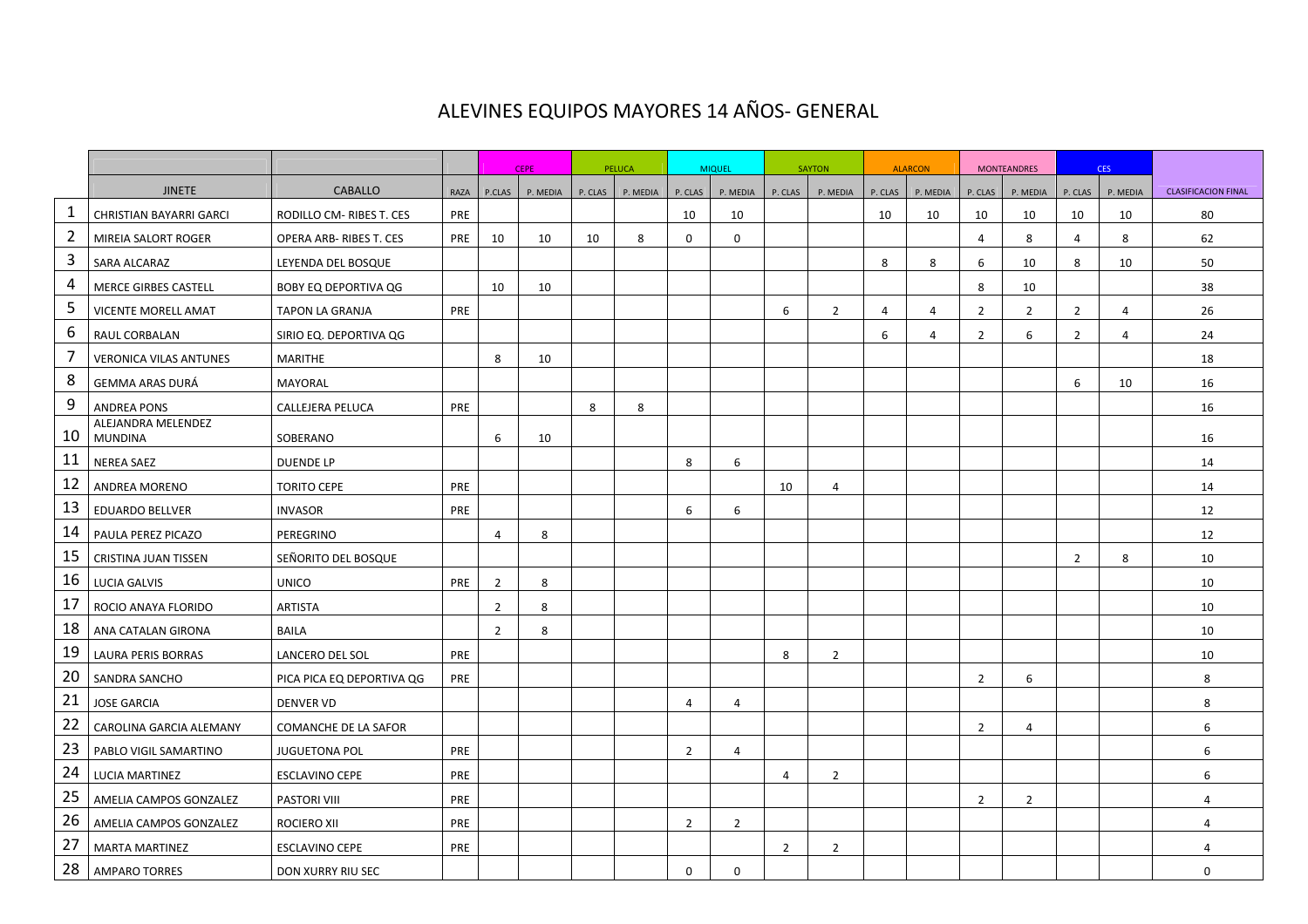# ALEVINES EQUIPOS MAYORES 14 AÑOS- PRE

|    |                                |                           |      |        | <b>CEPE</b> |         | PELUCA   |                | <b>MIQUEL</b>  |               | <b>SAYTON</b>  |         | <b>ALARCON</b> |                | <b>MONTEANDRES</b> |         | CES      |                            |
|----|--------------------------------|---------------------------|------|--------|-------------|---------|----------|----------------|----------------|---------------|----------------|---------|----------------|----------------|--------------------|---------|----------|----------------------------|
|    | <b>JINETE</b>                  | <b>CABALLO</b>            | RAZA | P.CLAS | P. MEDIA    | P. CLAS | P. MEDIA | P. CLAS        | P. MEDIA       | P. CLAS       | P. MEDIA       | P. CLAS | P. MEDIA       | P. CLAS        | P. MEDIA           | P. CLAS | P. MEDIA | <b>CLASIFICACION FINAL</b> |
|    | <b>CHRISTIAN BAYARRI GARCI</b> | RODILLO CM                | PRE  |        |             |         |          | 10             | 10             |               |                | 10      | 10             | 10             | 10                 | 10      | 10       | 80                         |
| 2  | MIREIA SALORT ROGER            | <b>OPERA ARB</b>          | PRE  | 10     | 10          | 10      | 8        | $\Omega$       | 0              |               |                |         |                | 8              | 8                  | 8       | 8        | 70                         |
| 3  | <b>VICENTE MORELL AMAT</b>     | <b>TAPON LA GRANJA</b>    | PRE  |        |             |         |          |                |                | 6             | 2              | 6       | 4              | $\overline{2}$ | 2                  | 6       | 4        | 32                         |
|    | RAUL CORBALAN                  | SIRIO EQ DEPORTIVA QG     | PRE  |        |             |         |          |                |                |               |                | 8       |                | 6              | 6                  | Δ       | 4        | 32                         |
|    | <b>ANDREA PONS</b>             | CALLEJERA PELUCA          | PRE  |        |             | 8       | 8        |                |                |               |                |         |                |                |                    |         |          | 16                         |
| b  | LUCIA GALVIS                   | <b>UNICO</b>              | PRE  | 8      | 8           |         |          |                |                |               |                |         |                |                |                    |         |          | 16                         |
|    | <b>EDUARDO BELLVER</b>         | <b>INVASOR</b>            | PRE  |        |             |         |          | 8              | 6              |               |                |         |                |                |                    |         |          | 14                         |
| 8  | <b>ANDREA MORENO</b>           | <b>TORITO CEPE</b>        | PRE  |        |             |         |          |                |                | 10            | 4              |         |                |                |                    |         |          | 14                         |
| 9  | SANDRA SANCHO                  | PICA PICA EQ DEPORTIVA QG | PRE  |        |             |         |          |                |                |               |                |         |                | Δ              | 6                  |         |          | 10                         |
| 10 | <b>PABLO VIGIL SAMARTINO</b>   | <b>JUGUETONA POL</b>      | PRE  |        |             |         |          | 6              | Δ              |               |                |         |                |                |                    |         |          | 10                         |
| 11 | <b>LAURA PERIS BORRAS</b>      | LANCERO DEL SOL           | PRE  |        |             |         |          |                |                | 8             | 2              |         |                |                |                    |         |          | 10                         |
| 12 | AMELIA CAMPOS GONZALEZ         | <b>ROCIERO XII</b>        | PRE  |        |             |         |          | $\overline{4}$ | $\overline{2}$ |               |                |         |                |                |                    |         |          | 6                          |
| 13 | <b>LUCIA MARTINEZ</b>          | <b>ESCLAVINO CEPE</b>     | PRE  |        |             |         |          |                |                | Δ             | $\overline{2}$ |         |                |                |                    |         |          | 6                          |
| 14 | AMELIA CAMPOS GONZALEZ         | <b>PASTORI VIII</b>       | PRE  |        |             |         |          |                |                |               |                |         |                | $\overline{2}$ | 2                  |         |          |                            |
|    | 15 MARTA MARTINEZ              | <b>ESCLAVINO CEPE</b>     | PRE  |        |             |         |          |                |                | $\mathcal{P}$ | $\mathcal{P}$  |         |                |                |                    |         |          |                            |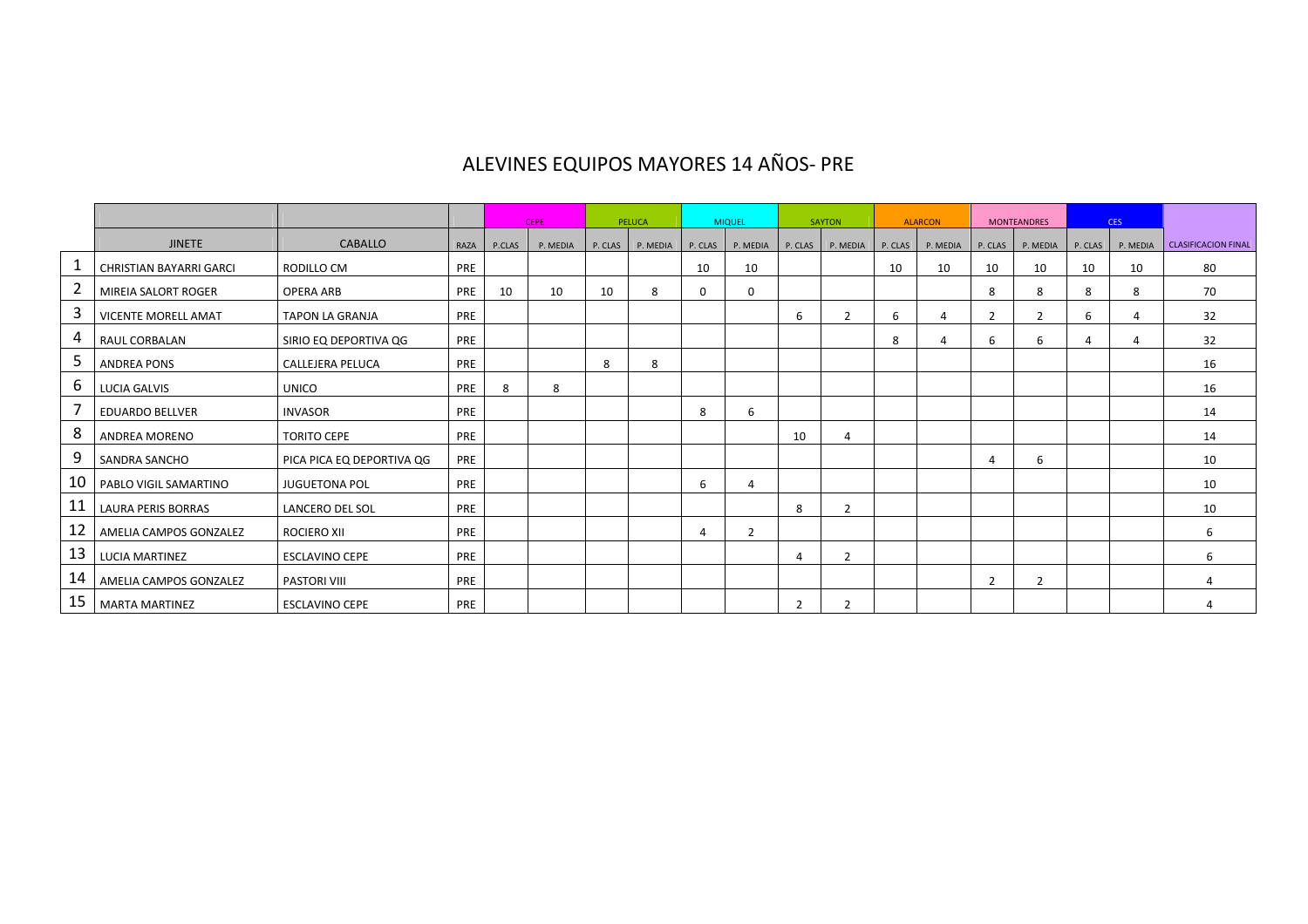## ALEVINES EQUIPOS MENORES 14 AÑOS- GENERAL

|                |                             |                                 |      |                | <b>CEPE</b> |         | <b>PELUCA</b> |                | <b>SANT MIQUEL</b> |                | <b>SAYTON</b>  |                 | <b>ALARCON</b> |                | <b>MONTEANDRES</b> |                | CES <sup>1</sup> | <b>CLASIFICACION</b> |
|----------------|-----------------------------|---------------------------------|------|----------------|-------------|---------|---------------|----------------|--------------------|----------------|----------------|-----------------|----------------|----------------|--------------------|----------------|------------------|----------------------|
|                | <b>JINETE</b>               | <b>CABALLO</b>                  | RAZA | P.CLAS         | P. MEDIA    | P. CLAS | P. MEDIA      | P. CLAS        | P. MEDIA           | P. CLAS        | P. MEDIA       | P. CLAS         | P. MEDIA       | P. CLAS        | P. MEDIA           | P. CLAS        | P. MEDIA         | <b>FINAL</b>         |
| $\mathbf{1}$   | <b>CLAUDIA LLEDO ROS</b>    | <b>RECECHO</b>                  | PRE  | 6              | 10          | 10      | 10            | $\overline{2}$ | 6                  | 2              | 6              | $\overline{4}$  | 8              | 6              | 10                 | $\overline{2}$ | $\overline{4}$   | 86                   |
| $\overline{2}$ | JUNE ALBIÑANA               | DANDY MONTEANDRES               |      |                |             |         |               |                |                    | 10             | 10             | 10              | 10             | 10             | 10                 | $\overline{2}$ | 6                | 68                   |
| 3              | LARA CASTELL MARTINEZ       | BOBY EQ. DEPORTIVA QG           |      | $\overline{4}$ | 10          |         |               | 10             | 10                 |                |                |                 |                | 8              | 10                 | $\overline{4}$ | 10               | 66                   |
| 4              | LUCIA SANCHIS GOMIS         | <b>ROMEO</b>                    |      | $\overline{2}$ | 10          | 8       | 8             |                |                    | $\overline{2}$ | 6              | $\overline{2}$  | $\overline{4}$ | $\overline{2}$ | 8                  | $\overline{2}$ | 8                | 62                   |
| 5              | NEREA DE LLAGO ADRIAN       | <b>DARDO</b>                    |      |                |             |         |               |                |                    | 8              | 8              | 8               | 10             | $\overline{2}$ | $\overline{4}$     | $\,6\,$        | 10               | 56                   |
| 6              | CLAUDIA LEONI CAYUELA       | <b>VENCEDOR DEL BOSQUE</b>      | PRE  | 10             | 10          |         |               |                |                    |                |                | $\overline{2}$  | 8              |                |                    | 10             | 10               | 50                   |
| $\overline{7}$ | MARIA SANJENARO             | <b>BANDIDO VII</b>              | PRE  | $\overline{2}$ | 10          |         |               | $\overline{a}$ | 8                  |                |                |                 |                | $\overline{a}$ | 10                 | $\overline{2}$ | $\overline{4}$   | 44                   |
| 8              | <b>LLIRIS GOMEZ FERRI</b>   | CAMARON DE LA CARRASCA          | PRE  |                |             |         |               |                |                    |                |                | $6\overline{6}$ | 10             | $\overline{2}$ | 6                  | $\overline{2}$ | 6                | 32                   |
| 9              | PAULA ROMERO RUBIO          | <b>CHICUELO</b>                 | PRE  |                |             |         |               | 8              | 10                 | 6              | 8              |                 |                |                |                    |                |                  | 32                   |
| 10             | <b>CARMEN CEBOLLA</b>       | <b>MARITHE</b>                  |      | $\overline{2}$ | 8           |         |               | $\overline{2}$ | 8                  |                |                |                 |                |                |                    |                |                  | 20                   |
| 11             | LLIRIS GOMEZ FERRI          | COMANCHE DE LA SAFOR            |      |                |             |         |               |                |                    | $\overline{4}$ | 6              | $\overline{2}$  | 8              |                |                    |                |                  | 20                   |
| 12             | LUCIA BORREDA               | CAMELOT-RIBES T. CES            |      |                |             |         |               |                |                    |                |                |                 |                |                |                    | 8              | 10               | 18                   |
| 13             | <b>VICENTE PEIRATS</b>      | <b>CAMPERO LV</b>               | PRE  | 8              | 10          |         |               |                |                    |                |                |                 |                |                |                    |                |                  | 18                   |
| 14             | <b>VICTOR CEBOLLA</b>       | CADANCHO                        |      | $\overline{2}$ | 6           |         |               | $\overline{2}$ | 6                  |                |                |                 |                |                |                    |                |                  | 16                   |
| 15             | <b>JOSEP PORTERO YUSTE</b>  | CANIBAL                         |      |                |             |         |               |                |                    | 2              | $\overline{4}$ | $\overline{2}$  | 6              |                |                    |                |                  | 14                   |
| 16             | NOA MARI FUENTES HEISBERGER | <b>TANGO</b>                    |      |                |             |         |               | 6              | 8                  |                |                |                 |                |                |                    |                |                  | 14                   |
| 17             | PAULA ORO PONCE             | <b>DESEADA CXI</b>              | PRE  |                |             |         |               | $\overline{2}$ | $\overline{4}$     |                |                |                 |                | $\overline{2}$ | 6                  |                |                  | 14                   |
| 18             | <b>RAQUEL CONTRERAS</b>     | <b>HISPANO</b>                  | PRE  |                |             | 6       | 8             |                |                    |                |                |                 |                |                |                    |                |                  | 14                   |
| 19             | <b>CAROLINA GINER</b>       | <b>ESPONTANEO- RIBES T. CES</b> | PRE  |                |             |         |               |                |                    |                |                |                 |                |                |                    | $\overline{2}$ | 8                | 10                   |
| 20             | NOA MARI FUENTES HEISBERGER | PELLE                           |      | $\overline{2}$ | 8           |         |               |                |                    |                |                |                 |                |                |                    |                |                  | 10                   |
| 21             | <b>SARA MARTIN</b>          | <b>OLIVA XXXI</b>               | PRE  | $\overline{2}$ | 8           |         |               |                |                    |                |                |                 |                |                |                    |                |                  | 10                   |
| 22             | <b>JORDI PALLAS</b>         | <b>DUENDE LP</b>                |      |                |             |         |               | $\overline{2}$ | 6                  |                |                |                 |                |                |                    |                |                  | 8                    |
| 23             | <b>JOSEP PORTERO YUSTE</b>  | NOSTALGICO XVI                  | PRE  | $\overline{2}$ | 6           |         |               |                |                    |                |                |                 |                |                |                    |                |                  | 8                    |
| 24             | MARCELA MELIS BALSEBRE      | <b>GALO DMA</b>                 |      |                |             |         |               |                |                    |                |                |                 |                | $\overline{2}$ | $6 \overline{6}$   |                |                  | 8                    |
| 25             | <b>CRISTINA PEIRATS</b>     | CHARLY-RIBES T. CES             |      |                |             |         |               |                |                    |                |                |                 |                |                |                    | $\overline{2}$ | $\overline{4}$   | 6                    |
| 26             | <b>MARTA MARTINEZ</b>       | ZORA LP                         |      |                |             |         |               | $\overline{2}$ | $\overline{4}$     |                |                |                 |                |                |                    |                |                  | 6                    |
| 27             | <b>SARA BORREDA</b>         | LANCERO DEL SOL                 | PRE  |                |             |         |               |                |                    | $\overline{2}$ | $\overline{4}$ |                 |                |                |                    |                |                  | 6                    |
| 28             | MARCELA MELIS BALSEBRE      | CAMARON                         | PRE  |                |             |         |               |                |                    | $\overline{2}$ | $\overline{2}$ |                 |                |                |                    |                |                  | 4                    |
| 29             | NOA MARI FUENTES HEISBERGER | <b>TRUENO CEPE</b>              |      |                |             |         |               |                |                    | 2              | $\overline{2}$ |                 |                |                |                    |                |                  | $\overline{4}$       |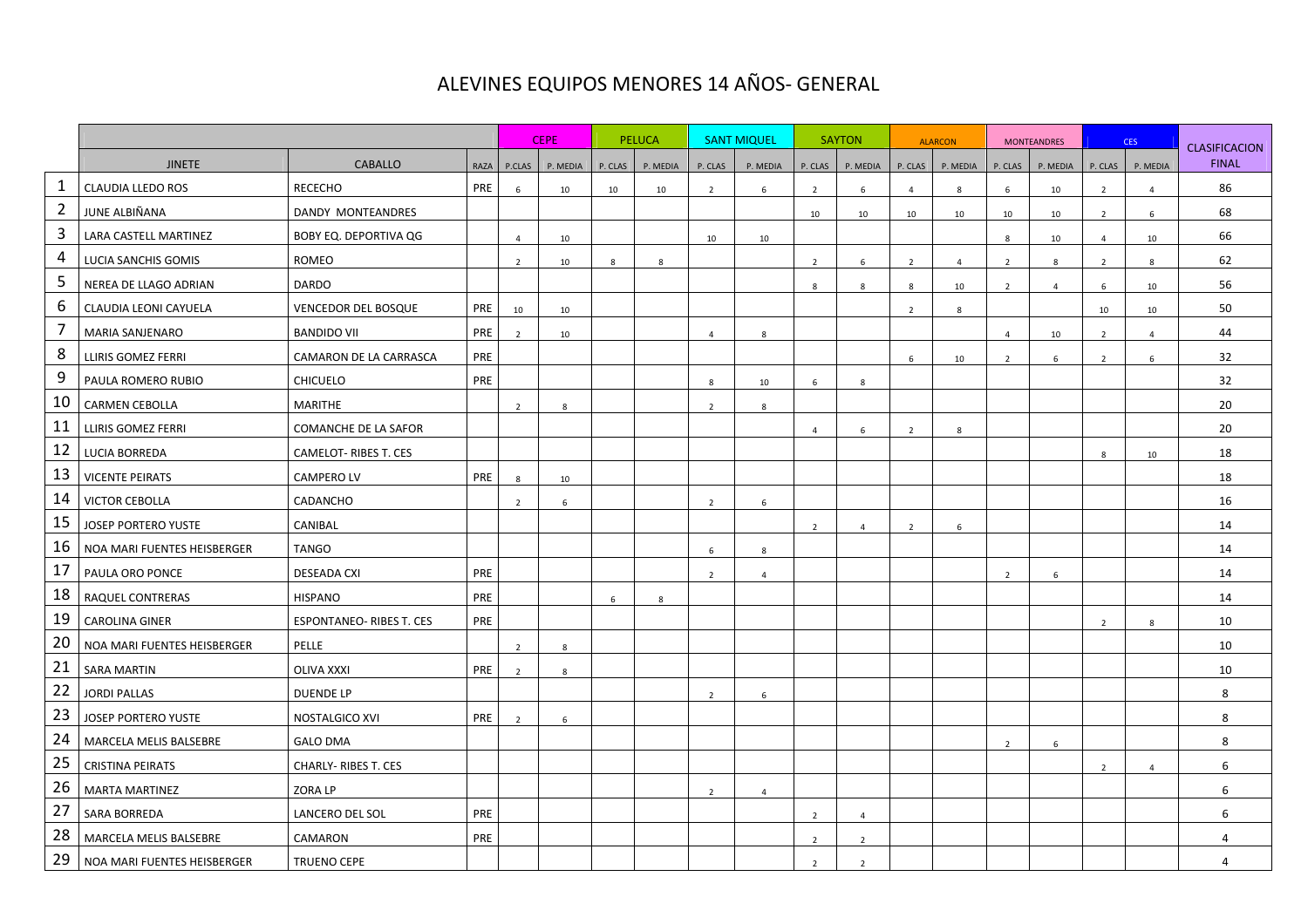# ALEVINES EQUIPOS MENORES 14 AÑOS- PRE

|    |                            |                                 |      |        | <b>CEPE</b> |         | PELUCA   |          | <b>SANT MIQUEL</b> |         | <b>SAYTON</b> |         | <b>ALARCON</b> |         | <b>MONTEANDRES</b> |                | CES <sup>1</sup> | <b>CLASIFICACION</b> |
|----|----------------------------|---------------------------------|------|--------|-------------|---------|----------|----------|--------------------|---------|---------------|---------|----------------|---------|--------------------|----------------|------------------|----------------------|
|    | <b>JINETE</b>              | <b>CABALLO</b>                  | RAZA | P.CLAS | P. MEDIA    | P. CLAS | P. MEDIA | P. CLAS  | P. MEDIA           | P. CLAS | P. MEDIA      | P. CLAS | P. MEDIA       | P. CLAS | P. MEDIA           | P. CLAS        | P. MEDIA         | <b>FINAL</b>         |
|    | <b>CLAUDIA LLEDO ROS</b>   | RECECHO                         | PRE  | 6      | 10          | 10      | 10       |          | 6                  |         |               | 8       | -8             | 10      | 10                 |                |                  | 106                  |
|    | CLAUDIA LEONI CAYUELA      | <b>VENCEDOR DEL BOSQUE</b>      | PRE  | 10     | 10          |         |          |          |                    |         |               | 6       | 8              |         |                    | 10             | 10               | 54                   |
|    | <b>MARIA SANJENARO</b>     | <b>BANDIDO VII</b>              | PRE  |        | 10          |         |          | 8        | 8                  |         |               |         |                | 8       | 10                 | $\overline{2}$ |                  | 54                   |
|    | LLIRIS GOMEZ FERRI         | CAMARON DE LA CARRASCA          | PRE  |        |             |         |          |          |                    |         |               | 10      | 10             | -6      | 6                  | 6              |                  | 44                   |
|    | PAULA ROMERO RUBIO         | <b>CHICUELO</b>                 | PRE  |        |             |         |          | 10       | 10                 | 10      | 8             |         |                |         |                    |                |                  | 38                   |
| о  | PAULA ORO PONCE            | DESEADA CXI                     | PRE  |        |             |         |          | $\Delta$ |                    |         |               |         |                |         | 6                  |                |                  | 18                   |
|    | <b>VICENTE PEIRATS</b>     | <b>CAMPERO LV</b>               | PRE  |        | 10          |         |          |          |                    |         |               |         |                |         |                    |                |                  | 18                   |
| 8  | <b>CAROLINA GINER</b>      | <b>ESPONTANEO- RIBES T. CES</b> | PRE  |        |             |         |          |          |                    |         |               |         |                |         |                    | 8              | $\mathbf{R}$     | 16                   |
| 9  | RAQUEL CONTRERAS           | HISPANO                         | PRE  |        |             | 8       | 8        |          |                    |         |               |         |                |         |                    |                |                  | 16                   |
| 10 | <b>SARA BORREDA</b>        | LANCERO DEL SOL                 | PRE  |        |             |         |          |          |                    |         |               |         |                |         |                    |                |                  | 10                   |
| 11 | <b>SARA MARTIN</b>         | OLIVA XXXI                      | PRE  |        |             |         |          |          |                    |         |               |         |                |         |                    |                |                  | 10                   |
| 12 | MARCELA MELÍS              | CAMARON                         | PRE  |        |             |         |          |          |                    |         |               |         |                |         |                    |                |                  | 8                    |
| 13 | <b>JOSEP PORTERO YUSTE</b> | NOSTALGICO XVI                  | PRE  |        |             |         |          |          |                    |         |               |         |                |         |                    |                |                  | 8                    |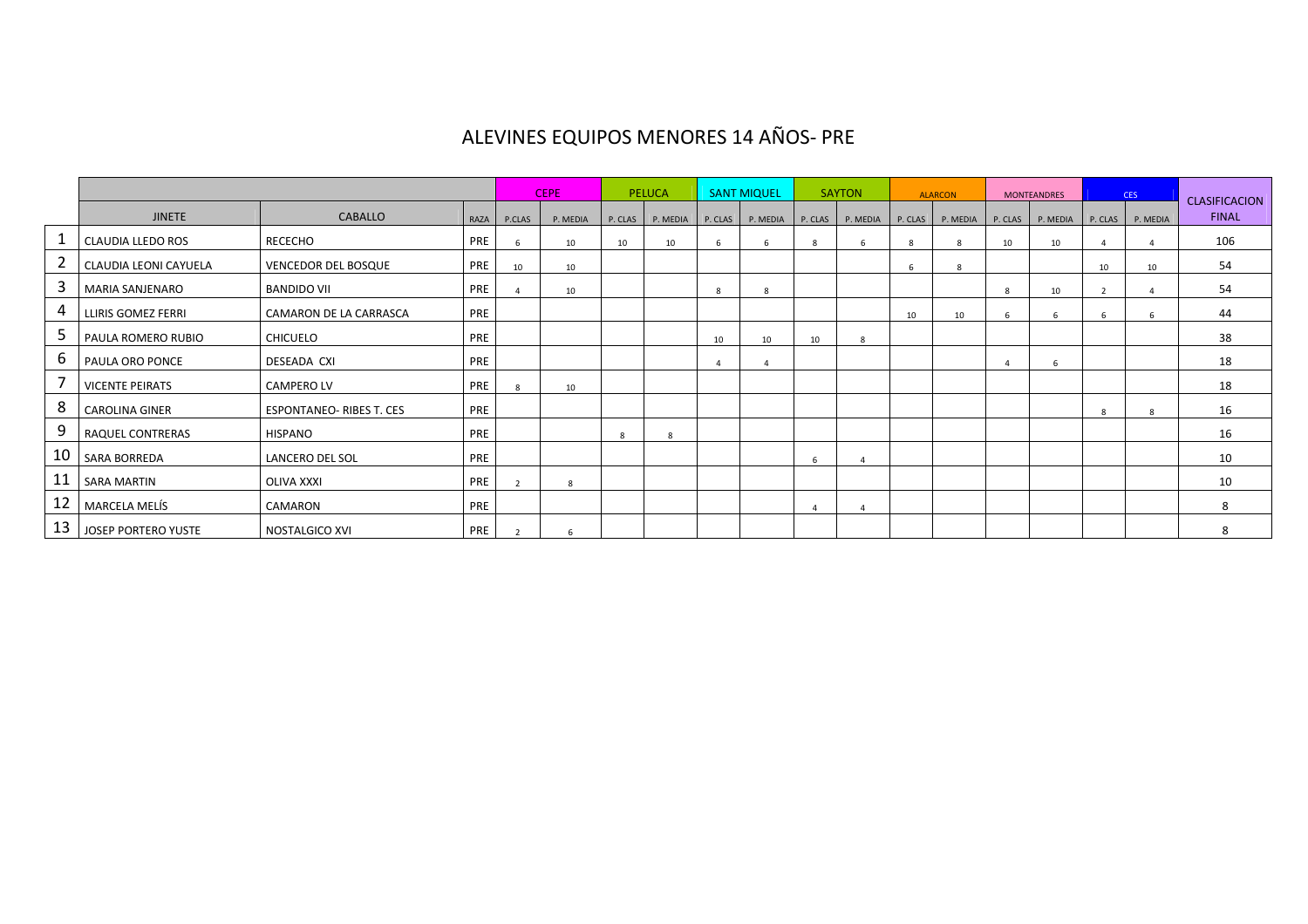#### JUVENILES EQUIPOS- GENERAL

|                |                             |                                |         |                | <b>CEPE</b> |         | <b>PELUCA</b> |         | <b>SANT MIQUEL</b> |         | <b>SAYTON</b> |         | <b>ALARCON</b> |                | <b>MONTEANDRES</b> |                | CES <sup>1</sup> | <b>CLASIFICACION</b> |
|----------------|-----------------------------|--------------------------------|---------|----------------|-------------|---------|---------------|---------|--------------------|---------|---------------|---------|----------------|----------------|--------------------|----------------|------------------|----------------------|
|                | <b>JINETE</b>               | <b>CABALLO</b>                 | RAZA    | P.CLAS         | P. MEDIA    | P. CLAS | P. MEDIA      | P. CLAS | P. MEDIA           | P. CLAS | P. MEDIA      | P. CLAS | P. MEDIA       | P. CLAS        | P. MEDIA           | P. CLAS        | P. MEDIA         | <b>FINAL</b>         |
| 1              | <b>BORJA AGULLO LLORENS</b> | NAVAJO PELUCA                  |         | $\overline{2}$ | 10          | 6       | 8             | 10      | 8                  | 10      | 6             | 8       | 6              |                |                    | $\overline{2}$ | 10               | 86                   |
| $\overline{2}$ | <b>LUCY WALKER</b>          | UROGALLO 1 CEPE                | PRE     | 10             | 10          | 8       | 10            |         |                    | 8       | 6             |         |                |                |                    | 6              | 10               | 68                   |
| $\overline{3}$ | JUAN BALLESTER SANCHIS      | LANCELOT CEPE                  |         | $\overline{2}$ | 10          |         |               |         |                    | 6       | 6             |         |                | $\overline{2}$ | 10                 | $\overline{2}$ | 8                | 46                   |
| 4              | JAVIER MESA KOUPERHOLTZ     | ZAPATA                         |         |                |             |         |               |         |                    |         |               | 10      | 10             | 6              | 10                 |                |                  | 36                   |
| 5              | JORGE MARTINEZ GOOD         | PRIMERO DE GOOD                | PRE     |                |             |         |               |         |                    |         |               |         |                | 8              | 10                 | $\overline{4}$ | 10               | 32                   |
| 6              | ANDREA LAKHANI              | <b>FLEMING DMA</b>             |         |                |             |         |               |         |                    |         |               |         |                | 4              | 10                 | $\overline{2}$ | 10               | 26                   |
| 7              | NOELIA CAMAÑES              | VAN GOGH DMA                   |         |                |             |         |               |         |                    |         |               |         |                |                |                    | 10             | 10               | 20                   |
| 8              | <b>BRUNO CAMILO</b>         | VAN GOGH DMA                   |         |                |             |         |               |         |                    |         |               |         |                | 10             | 10                 |                |                  | 20                   |
| 9              | <b>EVA ARDILA</b>           | <b>BLUE DIAMONT</b>            | CRUZADO |                |             | 10      | 10            |         |                    |         |               |         |                |                |                    |                |                  | 20                   |
| 10             | LUCIA DOMENECH              | ZOE DMA                        |         |                |             |         |               |         |                    |         |               |         |                |                |                    | 8              | 10               | 18                   |
| 11             | KARIN DE SOUSA NOBRE        | <b>INTEGRAL EQUINA SATIROS</b> |         | 8              | 10          |         |               |         |                    |         |               |         |                |                |                    |                |                  | 18                   |
| 12             | PASCAL BIEHLER              | <b>INTEGRAL EQUINA AMON</b>    |         | 6              | 10          |         |               |         |                    |         |               |         |                |                |                    |                |                  | 16                   |
| 13             | ROBERTO BELTRAN MARTI       | <b>TOSCA</b>                   |         |                |             |         |               | 8       | 6                  |         |               |         |                |                |                    |                |                  | 14                   |
| 14             | LUIS APARICIO MARIN         | <b>EXCALIBUR III</b>           | PRE     | 4              | 10          |         |               |         |                    |         |               |         |                |                |                    |                |                  | 14                   |
| 15             | ABEL EDO FERRER             | <b>HINOLT</b>                  |         |                |             |         |               |         |                    |         |               |         |                |                |                    | $\overline{2}$ | 10               | 12                   |
| 16             | ALEJANDRA PEIRATS           | <b>WOUTER- RIBES T. CES</b>    |         |                |             |         |               |         |                    |         |               |         |                |                |                    | $\overline{2}$ | 10               | 12                   |
| 17             | ROMAN SOTO                  | AIROSO QG                      | PRE     |                |             |         |               |         |                    |         |               | 6       | 6              |                |                    |                |                  | 12                   |
| 18             | <b>ROBER BELTRAN</b>        | <b>TOSCA RIU SEC</b>           |         | $\overline{2}$ | 10          |         |               |         |                    |         |               |         |                |                |                    |                |                  | 12                   |
| 19             | JOSE PARRAS JORDÁN          | <b>ACORDE</b>                  | PRE     | $\overline{2}$ | 10          |         |               |         |                    |         |               |         |                |                |                    |                |                  | 12                   |
| 20             | <b>JOSE GARRIDO</b>         | CHALLENGER                     |         | $\overline{2}$ | 10          |         |               |         |                    |         |               |         |                |                |                    |                |                  | $12\,$               |
| 21             | <b>NEUS GONZALEZ</b>        | <b>OSIRIS</b>                  | PRE     | $\overline{2}$ | 10          |         |               |         |                    |         |               |         |                |                |                    |                |                  | 12                   |
| 22             | JOSE PARRAS JORDÁN          | <b>LICENCIADO</b>              | PRE     | $\overline{2}$ | 10          |         |               |         |                    |         |               |         |                |                |                    |                |                  | 12                   |
| 23             | PAULINA MARCO               | ESPARTACO                      |         | $\overline{2}$ | 8           |         |               |         |                    |         |               |         |                |                |                    |                |                  | 10                   |
| 24             | <b>JUAN SERRA PEDROS</b>    | <b>ULTIMO</b>                  |         | $\overline{2}$ | 8           |         |               |         |                    |         |               |         |                |                |                    |                |                  | 10                   |
| 25             | CAYETANA MARTINEZ           | <b>CUMBIA III</b>              | PRE     | $\overline{2}$ | 8           |         |               |         |                    |         |               |         |                |                |                    |                |                  | 10                   |
| 26             | <b>VICENT ESTEVE</b>        | PEREGRINO                      | PRE     |                |             |         |               |         |                    |         |               |         |                |                |                    | $\overline{2}$ | 6                | 8                    |
| 27             | JOSE TORTOLA ALEIXANDRE     | <b>FANDANGO LAYGE</b>          | PRE     |                |             |         |               |         |                    | 4       | 4             |         |                |                |                    |                |                  | 8                    |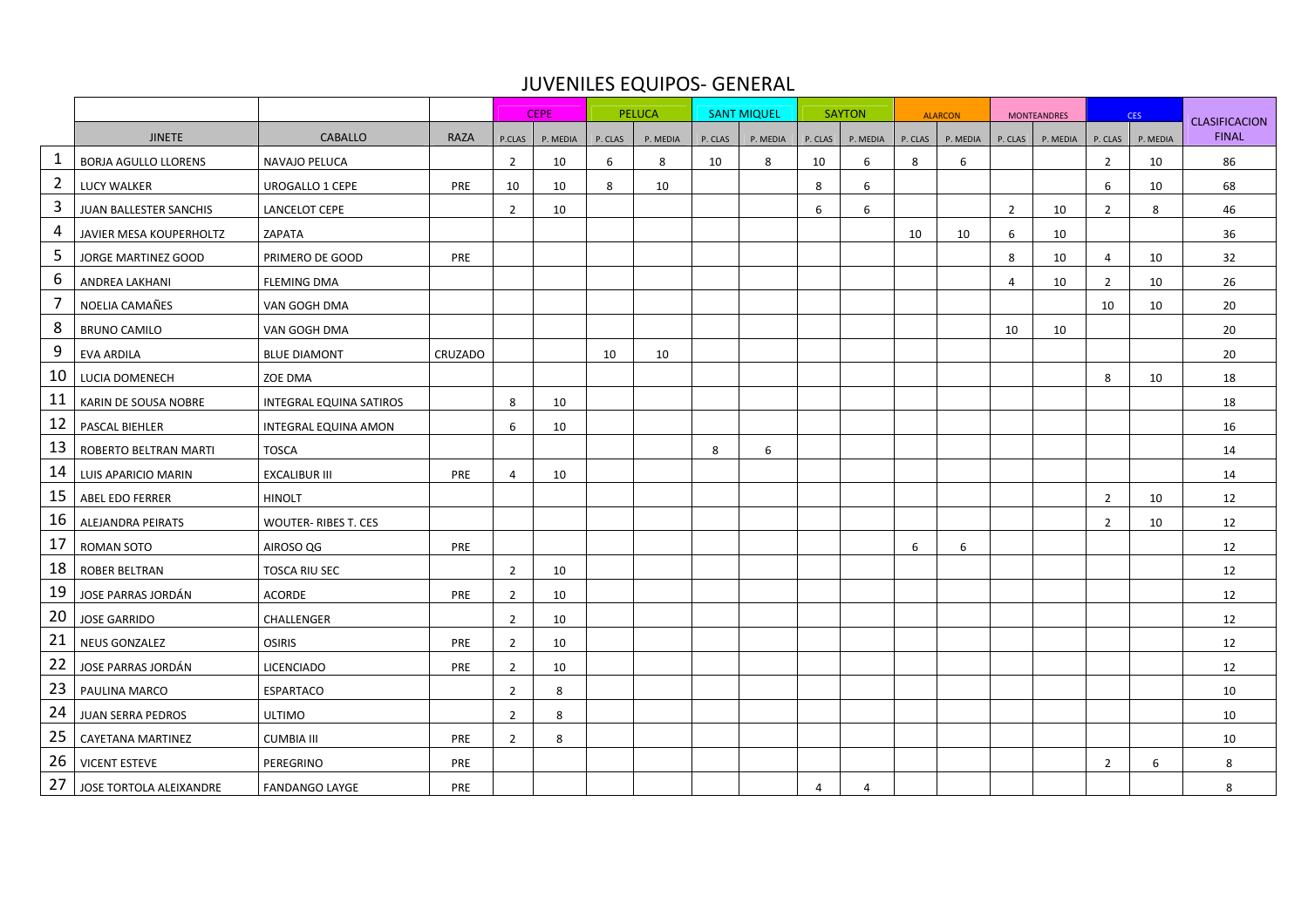#### JUVENILES EQUIPOS- PRE

|    |                         |                       |            |                | <b>CEPE</b>     |         | PELUCA   |         | <b>SANTMIQUEL</b> |         | <b>SAYTON</b> |         | <b>ALARCON</b> |         | <b>MONTEANDRES</b> |    | CES              | <b>CLASIFICACION</b> |
|----|-------------------------|-----------------------|------------|----------------|-----------------|---------|----------|---------|-------------------|---------|---------------|---------|----------------|---------|--------------------|----|------------------|----------------------|
|    | <b>JINETE</b>           | <b>CABALLO</b>        | RAZA       |                | P.CLAS P. MEDIA | P. CLAS | P. MEDIA | P. CLAS | P. MEDIA          | P. CLAS | P. MEDIA      | P. CLAS | P. MEDIA       | P. CLAS | P. MEDIA           |    | P. CLAS P. MEDIA | <b>FINAL</b>         |
|    | LUCY WALKER             | UROGALLO 1 CEPE       | PRE        | 10             | 10              | 10      | 10       |         |                   | 10      | 6             |         |                |         |                    | 10 | 10               | 76                   |
|    | JORGE MARTINEZ GOOD     | PRIMERO DE GOOD       | PRE        |                |                 |         |          |         |                   |         |               |         |                | 10      | 10                 | 8  | 10               | 38                   |
|    | LUIS APARICIO MARIN     | EXCALIBUR III         | PRE        | 8              | 10              |         |          |         |                   |         |               |         |                |         |                    |    |                  | 18                   |
|    | JOSE PARRAS JORDÁN      | ACORDE                | PRE        | 6              | 10              |         |          |         |                   |         |               |         |                |         |                    |    |                  | 16                   |
|    | ROMAN SOTO              | AIROSO QG             | <b>PRE</b> |                |                 |         |          |         |                   |         |               | 10      | 6              |         |                    |    |                  | 16                   |
|    | <b>NEUS GONZALEZ</b>    | <b>OSIRIS</b>         | PRE        | 4              | 10              |         |          |         |                   |         |               |         |                |         |                    |    |                  | 14                   |
|    | <b>VICENT ESTEVE</b>    | PEREGRINO             | PRE        |                |                 |         |          |         |                   |         |               |         |                |         |                    | 6  | b                | 12                   |
|    | JOSE PARRAS JORDÁN      | LICENCIADO            | PRE        | $\overline{2}$ | 10              |         |          |         |                   |         |               |         |                |         |                    |    |                  | 12                   |
|    | JOSE TORTOLA ALEIXANDRE | <b>FANDANGO LAYGE</b> | PRE        |                |                 |         |          |         |                   | 8       | 4             |         |                |         |                    |    |                  | 12                   |
| 10 | I CAYETANA MARTINEZ     | <b>CUMBIA III</b>     | <b>PRE</b> |                | 8               |         |          |         |                   |         |               |         |                |         |                    |    |                  | 10                   |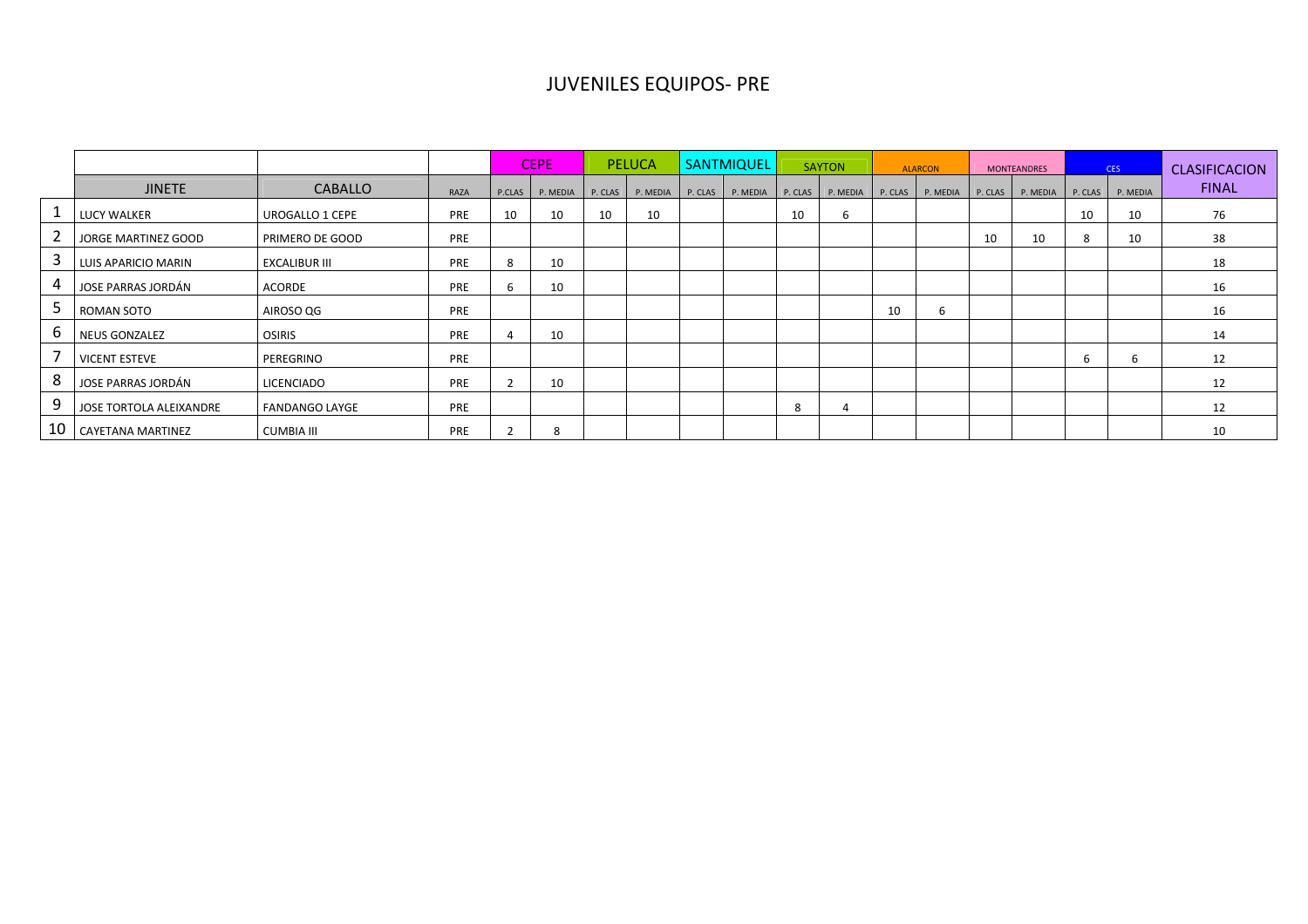#### SAN JORGE – GENERAL

|                |                              |                               |         |                | <b>CEPE</b> |         | <b>PELUCA</b> |            | S. MIQUEL |         | <b>SAYTON</b> |                | <b>ALARCON</b> |                 | <b>MONTEANDRES</b> |                | CES <sup>1</sup> | <b>CLASIFICACION</b> |
|----------------|------------------------------|-------------------------------|---------|----------------|-------------|---------|---------------|------------|-----------|---------|---------------|----------------|----------------|-----------------|--------------------|----------------|------------------|----------------------|
|                | <b>JINETE</b>                | <b>CABALLO</b>                | RAZA    | P.CLAS         | P. MEDIA    | P. CLAS | P. MEDIA      | P.<br>CLAS | P. MEDIA  | P. CLAS | P. MEDIA      | P. CLAS        | P. MEDIA       | P. CLAS         | P. MEDIA           | P. CLAS        | P. MEDIA         | <b>FINAL</b>         |
| 1              | <b>BRUNO CAMILO</b>          | ALDEBARAN DEHESAMONTEANDRES   |         |                |             |         |               |            |           |         |               | 10             | 10             | 10              | 10                 | 10             | 10               | 60                   |
| $\overline{2}$ | <b>VANESA RIBES</b>          | CARIÑOSO LXXVII- RIBES T. CES | PRE     | 6              | 10          |         |               |            |           |         |               |                |                | $6\overline{6}$ | 10                 | 8              | 10               | 50                   |
| 3              | <b>DANIEL ROMAN</b>          | <b>EMMA DMA</b>               |         |                |             |         |               |            |           |         |               |                |                | 8               | 10                 | 6              | 10               | 34                   |
| 4              | ROBERTO BELTRÁN              | DIRIGIBEL EQ DEPORTIVA QG     |         |                |             |         |               |            |           |         |               |                |                |                 |                    | $\overline{4}$ | 10               | 14                   |
| 5              | PEPE GIRBÉS                  | DOMENIC EQ DEPORTIVA QG       |         |                |             |         |               |            |           |         |               |                |                |                 |                    | $\overline{2}$ | 10               | 12                   |
| 6              | JUAN JOSE RUIZ GARRIDO       | <b>MATADOR CEPE</b>           |         |                |             |         |               |            |           |         |               |                |                |                 |                    | $\overline{2}$ | 10               | 12                   |
| 7              | MIGUEL ANGEL PEREZ GARCIA    | ROJIN LA GRANJA               |         |                |             |         |               |            |           | 10      | $\Delta$      | $\overline{2}$ | $\Delta$       | $\overline{2}$  | $\Delta$           | $\overline{2}$ | 10               | 38                   |
| 8              | <b>NURIA HERRERO</b>         | MALAGUEÑO DMA                 |         |                |             |         |               |            |           |         |               |                |                | 2               | $\overline{4}$     | $\overline{2}$ | 8                | 16                   |
| 9              | <b>JOSE GARRIDO</b>          | <b>WEST</b>                   |         | $\mathbf{A}$   | 10          | 8       | -8            |            |           |         |               |                |                |                 |                    |                |                  | 30                   |
| 10             | <b>DANIEL ROMAN</b>          | MALAGUEÑO                     | CRUZADO |                |             | 10      | 10            |            |           |         |               |                |                |                 |                    |                |                  | 20                   |
| 11             | SERGIO MARTÍ                 | ROBIN HOOD                    |         | 10             | 10          |         |               |            |           |         |               |                |                |                 |                    |                |                  | 20                   |
| 12             | <b>LAURA TORRES ALBEROLA</b> | PICACHO                       |         |                |             |         |               |            |           |         |               | 8              | 10             |                 |                    |                |                  | 18                   |
| 13             | <b>BERTA NAVARRO</b>         | WISH YOU WELL                 |         | 8              | 10          |         |               |            |           |         |               |                |                |                 |                    |                |                  | 18                   |
| 14             | LUIS QUILIS GALAN            | FOCUS EQ. DEPORTIVA QG        |         |                |             |         |               |            |           |         |               |                |                | $\mathbf{A}$    | 10                 |                |                  | 14                   |
| 15             | LUIS QUILIS GALAN            | LEGENDARIO EQ. DEPORTIVA QG   | PRE     |                |             |         |               |            |           |         |               |                |                | 2               | 10                 |                |                  | 12                   |
|                | 16   CLARA NAVARRO           | WANDINGO                      |         |                |             |         |               |            |           |         |               | 6              | 6              |                 |                    |                |                  | 12                   |
| 17             | JOSE A. GAMIZ DELGADO        | <b>BABY SHARP</b>             |         | $\overline{2}$ | 10          |         |               |            |           |         |               |                |                |                 |                    |                |                  | 12                   |
| 18             | LUIS QUILIS GALAN            | DATINO EQ. DEPORTIVA QG       | PRE     |                |             |         |               |            |           |         |               |                |                | $\overline{2}$  | $\mathbf{R}$       |                |                  | 10                   |
| 19             | JENNIFER DESCALZO            | <b>TAMARGUILLO QG</b>         | PRE     |                |             |         |               |            |           |         |               | $\overline{4}$ | $\overline{4}$ |                 |                    |                |                  | 8                    |
| 20             | LAURA TORRES ALBEROLA        | FLY TO HEAVEN- RIBES T. CES   |         |                |             |         |               |            |           |         |               |                |                |                 |                    |                |                  |                      |